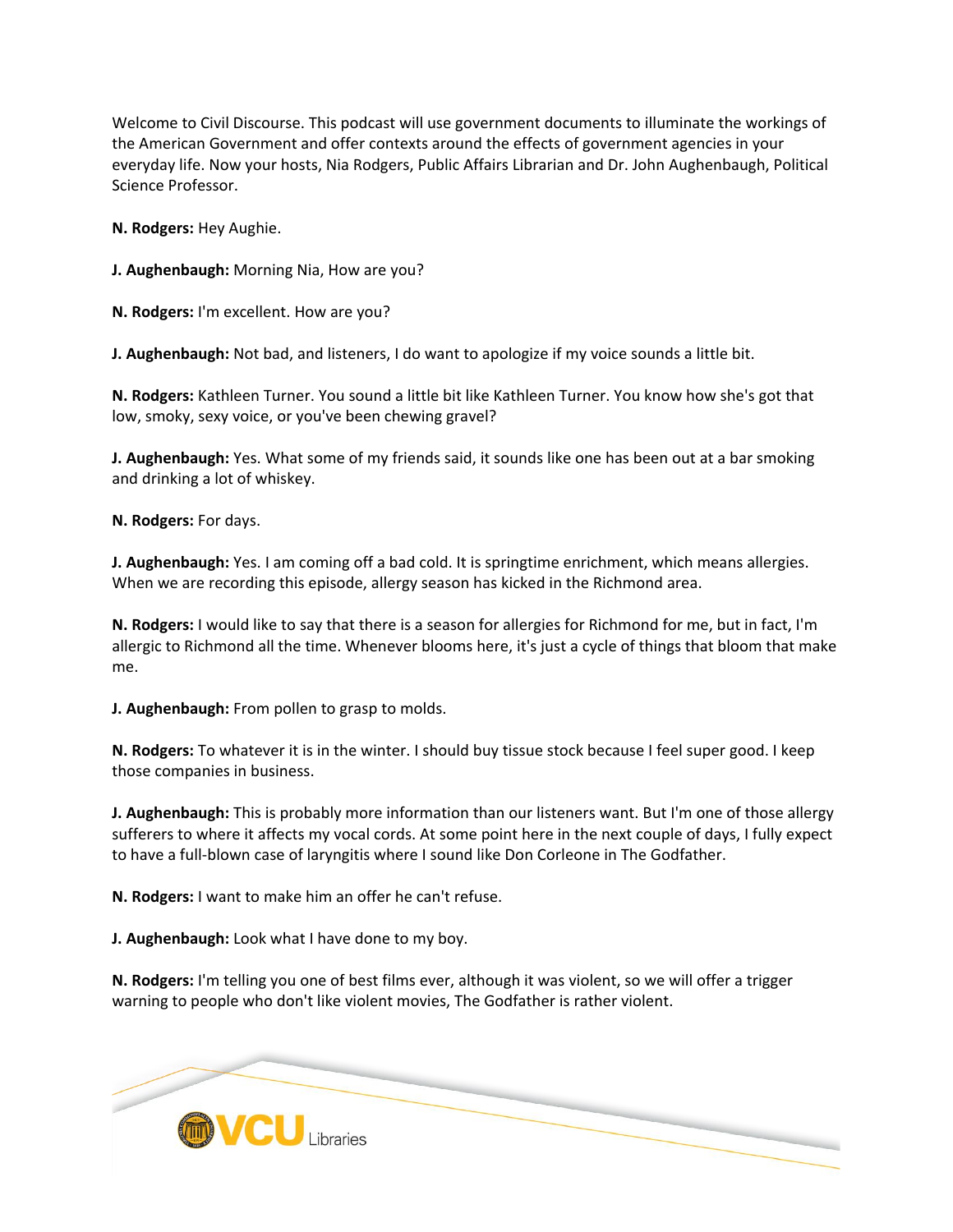**J. Aughenbaugh:** It is rather violent. But Nia, it dawn on you that this year, in fact, just a couple of weeks ago, it was the 50th anniversary of the release of The Godfather.

**N. Rodgers:** I did not know that.

**J. Aughenbaugh:** Yes. That movie's been around for 50 years.

**N. Rodgers:** That doesn't make me feel old.

**J. Aughenbaugh:** But anyways, listeners, today's episode is not about our allergy suffering or for that matter, movies.

**N. Rodgers:** No, I need you to explain something to me today.

**J. Aughenbaugh:** Okay.

**N. Rodgers:** I will, by the way, let everybody know that I was so excited a couple of weeks ago, I know I was watching C-SPAN and lawyer was like, "The time, place, and manner of holding elections." I was like, "Aughie," because it made me think of you because you say that phrase a lot. We should probably put that as part of our merch, Aughie's time, place, and manner, which I think would be really cool and also be a cool name for a band. But voting is decided by the legislature of a state, says that in the constitution. But in Virginia, everything that passes through the legislature in Virginia has to go to the governor to get signed.

**J. Aughenbaugh:** Yes. Any bill.

**N. Rodgers:** Did the founders not think that there would be governors? Or I think that's unlikely. A lot of them had been governors. But how does that work with what the constitution says and then what in actual practice happens?

**J. Aughenbaugh:** There are two historical or contextual points. Listeners, our general topic today is a doctrine that has been receiving quite a bit of press. That doctrine is known as the independent state legislature doctrine. But before we get to the doctrine, Nia, your question touches upon first, two clauses in the US Constitution. One is the electors clause, which is Article 2, Section 1. It reads, "Each state shall appoint in such manner as the legislature thereof may direct a number of electors equal to the whole number of senators and representatives to which the State may be entitled to in Congress."

**N. Rodgers:** That sets up your electors, actually do the College of.

**J. Aughenbaugh:** The Electoral College.

**N. Rodgers:** The Electoral College in which they vote for the states in order to complete the elections.

**J. Aughenbaugh:** For president elections.

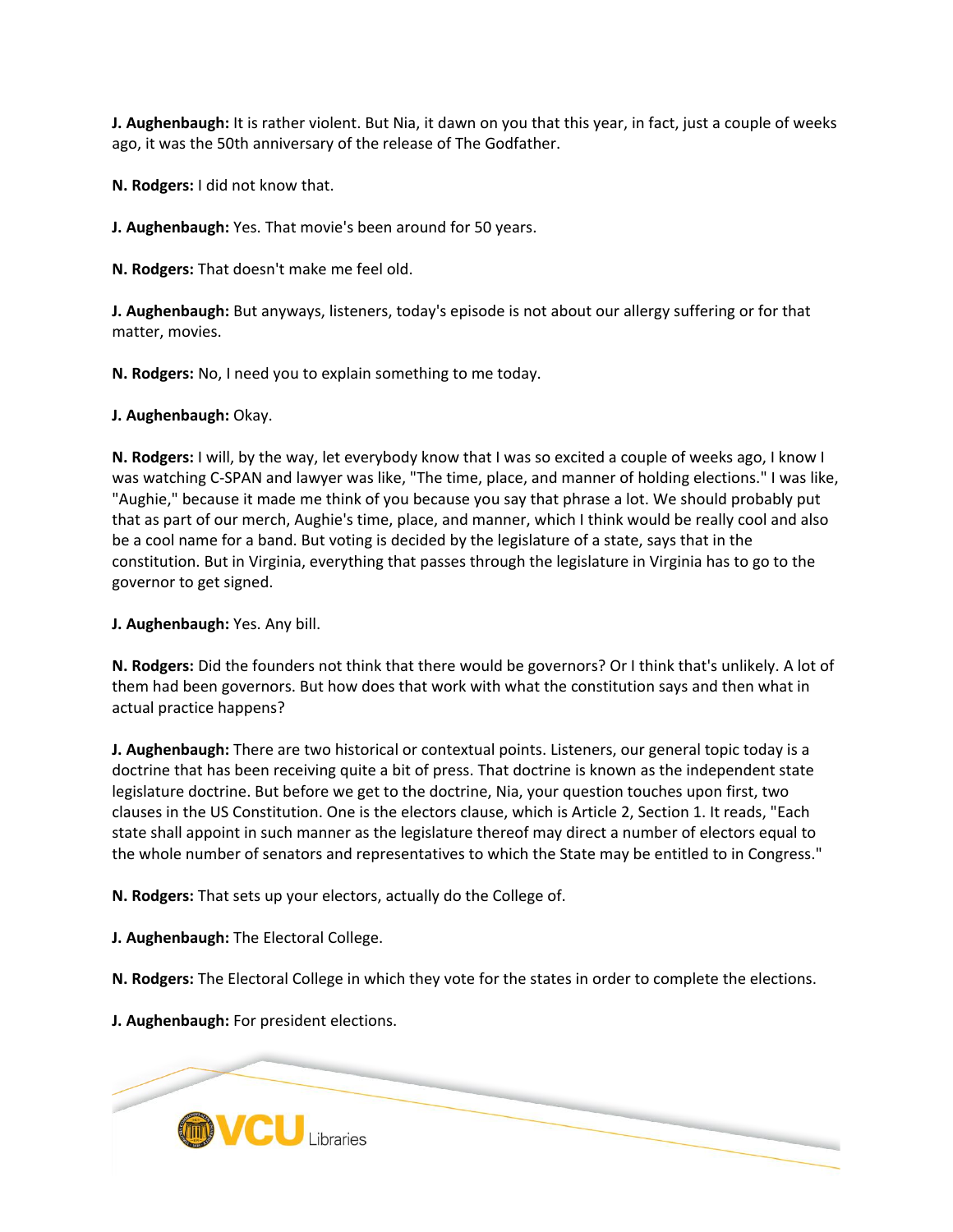**N. Rodgers:** In November. Well, actually they do it in December, but anyway. It's after the November election.

**J. Aughenbaugh:** After the November election.

**N. Rodgers:** They say, you know what?

**J. Aughenbaugh:** Most of us Nia, focus on the part, the whole numbers of senators and representatives.

**N. Rodgers:** How many electors you get.

**J. Aughenbaugh:** Do we get in the Electoral College?

**N. Rodgers:** Because the Electoral College is what actually elects people not us.

**J. Aughenbaugh:** That's right, okay.

**N. Rodgers:** The vote is to make us feel good.

**J. Aughenbaugh:** We talked about this in a previous podcast episode. The framers didn't really trust us. You guys could possibly pick poorly. We will have an auxiliary check on your preference.

**N. Rodgers:** Which is not the worst thing in the world and we've talked about the pros and cons of that. We could debate that again later if we wanted.

**J. Aughenbaugh:** But there's a second clause.

**N. Rodgers:** Well, but wait, you said there though as the legislature thereof may direct.

**J. Aughenbaugh:** May direct, and I want you to keep that in mind listeners. Hold on. The second clause is the elections clause and Nia, your sharing of your CNN experience of recent vintage touches upon this clause. This is an Article 1 Section 4 of the Constitution. "The times, places, and manner of holding elections for senators and representatives shall be prescribed in each state by the legislature thereof." Now, Nia, we've talked about the times, places, and manner. That's what many people focus on because that's where you get differences among states.

**N. Rodgers:** When people are talking about having the show identification or whatever, that's the manner, when they're talking about where polling places are located, that's places, and when they're talking about how long the polls are open, that's time. That's usually what we focus on in an election.

**J. Aughenbaugh:** Because on election nights, we will hear commentators on the various..

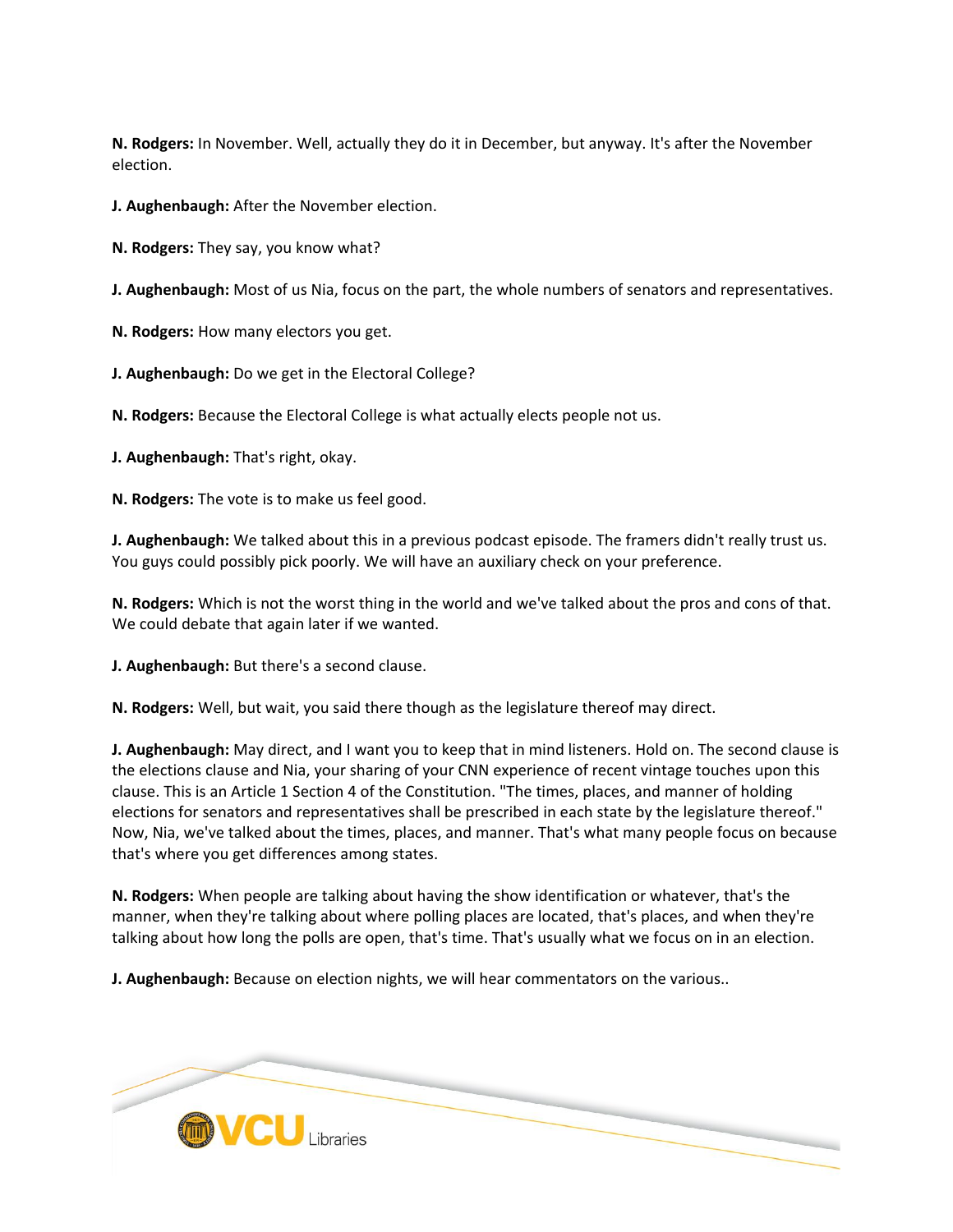**N. Rodgers:** The polls closed in California at 7:00 PM, which is 10:00 PM Eastern Time and too late for me, I go to bed.

**J. Aughenbaugh:** But in other states, the polls open at 6:00 and then close at 6:00, which usually leaves a whole bunch of people to go ahead and say, on that one day, every two or four years, it's not uniform across the country. No. It's not uniform across states.

**N. Rodgers:** Because 50 states make the choice.

**J. Aughenbaugh:** Yeah. But the most important clause for this podcast episode is the language in both of those clauses. The most important language in both of those clauses is the legislature thereof may direct or shall be prescribed in each state by the legislature. Where this has become an issue is because there are those who argue that when coming up with voting districts or House of Representative members, and for other kinds of elections and voting laws, that language, if read by the plain meaning of those words, the only part of states who have any kind of role would be the legislature. Thus the doctrine, independent state legislature doctrine.

**N. Rodgers:** But in Virginia, we have a commission to work on redistricting. That's not the legislature, that's a separate commission.

**J. Aughenbaugh:** Nia, as you mentioned a few moments ago, in all 50 states, bills don't become laws until who signs them?

**N. Rodgers:** The governor, the president, and the federal Congress. These are mirrors of each other.

**J. Aughenbaugh:** In all 50 states, if there are disputes about state laws.

**N. Rodgers:** The courts settle them.

**J. Aughenbaugh:** The courts settle them.

**N. Rodgers:** State court or federal court, depending on.

**J. Aughenbaugh:** This is known as checks and balances.

**N. Rodgers:** Which is a good thing. We like it.

**J. Aughenbaugh:** Yes. This is a fundamental part of the American form of democracy.

**N. Rodgers:** Because it keeps people from going bananas and just doing stuff.

**J. Aughenbaugh:** Yeah, it's what I tell students all the time. The American form of democracy is not efficient because if you think about it, you've got to convince two houses of Congress or in 49 out of the

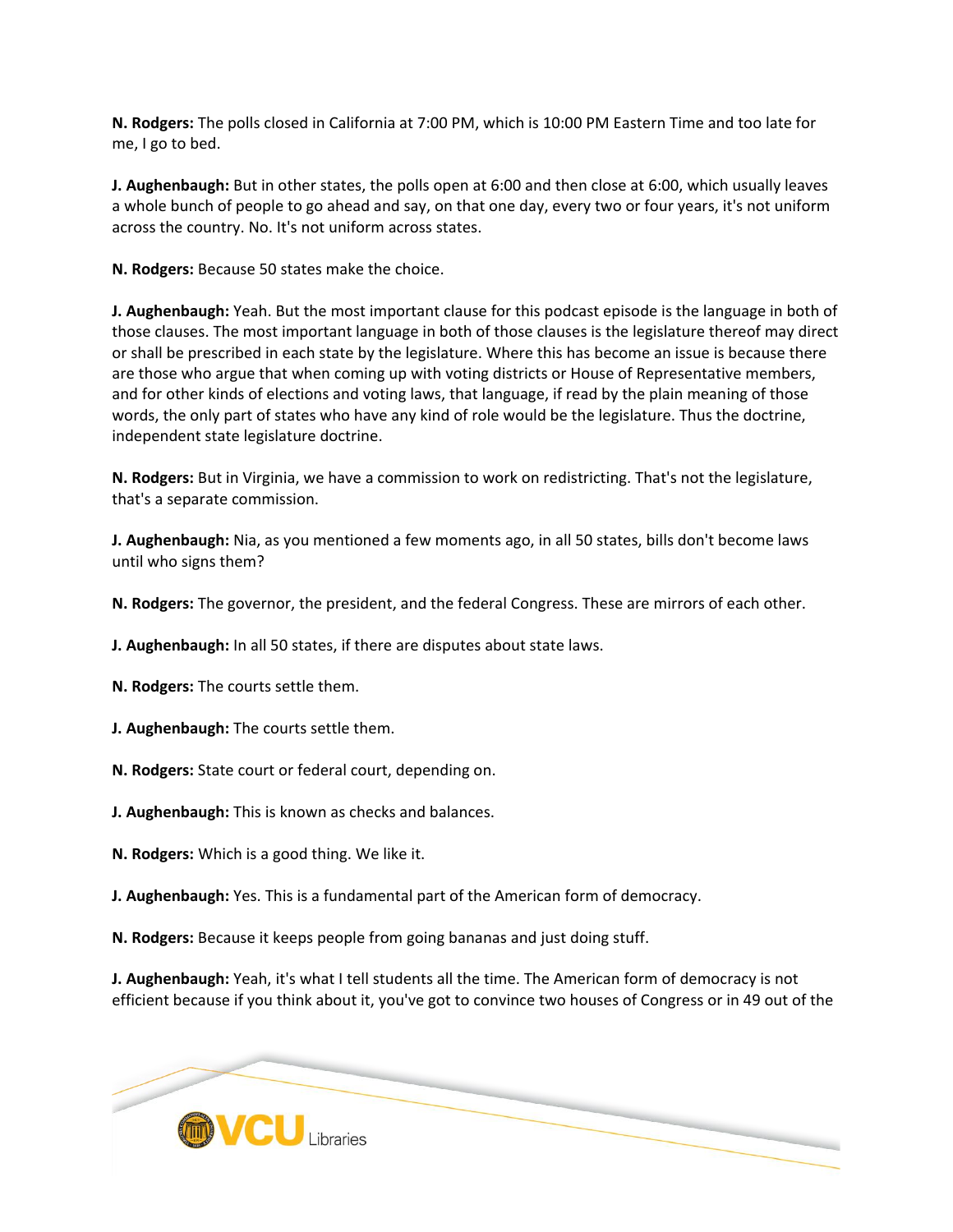50 states, two houses of the state legislature doing something. Do you know which state only is unicameral?

**N. Rodgers:** I don't. Which one is?

**J. Aughenbaugh:** It's Nebraska.

**N. Rodgers:** Nebraska? What? They just have one group and they're like, "We just can't be bothered to have a second group?"

**J. Aughenbaugh:** Nebraska. There's nothing that requires.

**N. Rodgers:** There's nothing wrong with that necessarily.

**J. Aughenbaugh:** Yeah.

**N. Rodgers:** I'm laughing because I'm sure my face looks a little surprised because I honestly did not know there was a unicameral.

**J. Aughenbaugh:** Unicameral state legislature yes.

**N. Rodgers:** I might have to move to Nebraska, just see how that works. Anything work.

**J. Aughenbaugh:** Then you've got to convince the President, or the state level, a governor decide to sign a bill.

**N. Rodgers:** Then it's got you've got to make sure that it doesn't interfere with any other bill or it's going to go to the courts and then it's going to have to be fought out and dealt with it there.

**J. Aughenbaugh:** Or if it violates a state constitutional provision or if it violates a federal law or federal constitutional provision, checks and balances, right?

**N. Rodgers:** Yeah.

**J. Aughenbaugh:** Not very efficient. But it's designed to avoid and this would be another slogan on our merchandise. Avoid government tyranny.

**N. Rodgers:** Avoid government tyranny.

**J. Aughenbaugh:** Yes, right?

**N. Rodgers:** Yes.

**J. Aughenbaugh:** Sounds so ominous, right?

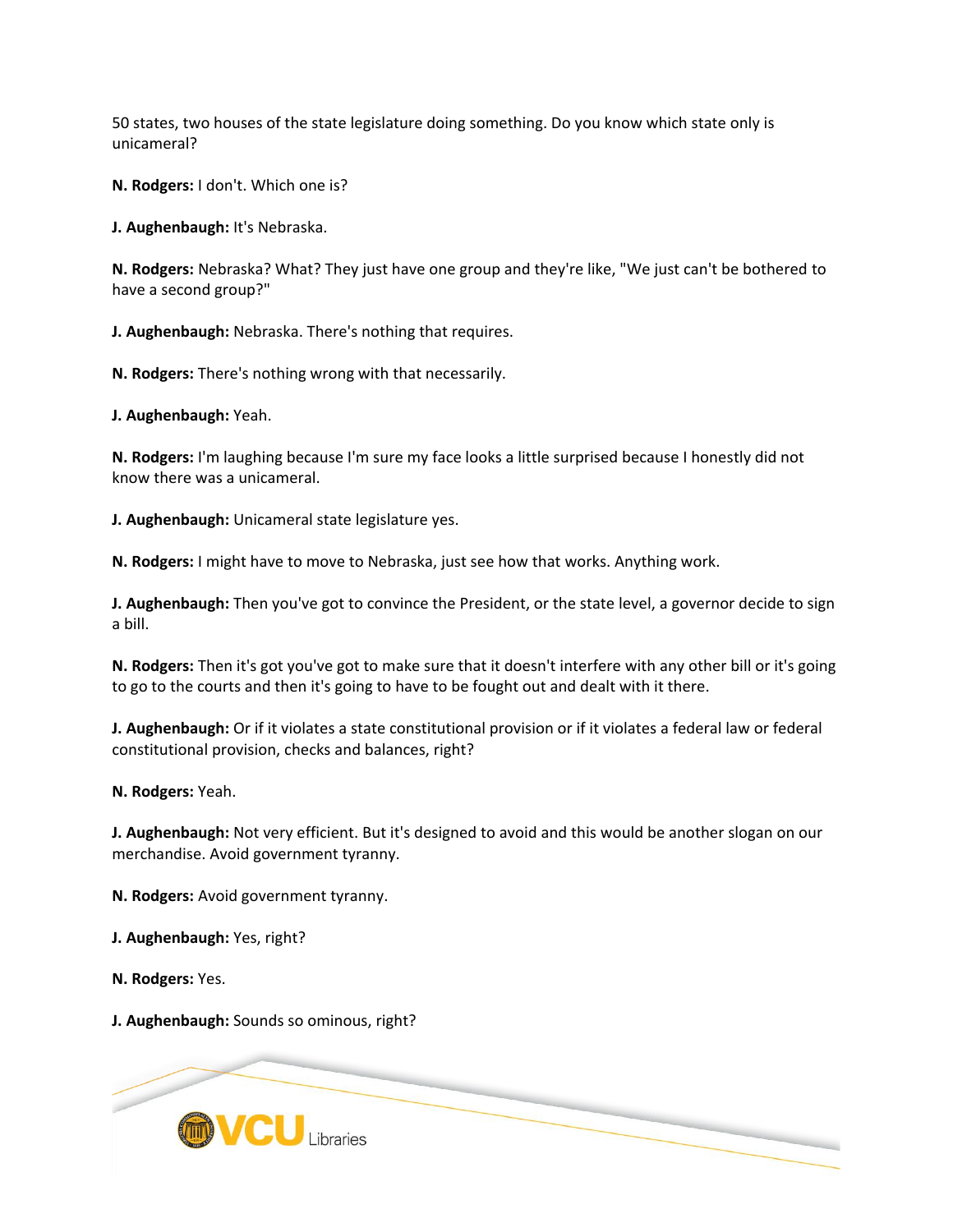**N. Rodgers:** I like it though, government tyranny is terrifying.

**J. Aughenbaugh:** Now the reason why listeners were talking about this is that there were two cases at the state level that recently were appealed to the Supreme Court and the Supremes rejected the cases, and both of them concerned the redrawing of congressional districts.

**N. Rodgers:** Meaning they didn't hear the cases or they said, no one appear.

**J. Aughenbaugh:** They did not hear the case, they did not grant cert.

**N. Rodgers:** Okay.

**J. Aughenbaugh:** Again, listeners, I direct you to one of our previous episodes.

**N. Rodgers:** Where we have a thing called cert to explain what all that is.

**J. Aughenbaugh:** Yeah. Writs of Social Worry, the cert read. The court denied cert. However, in denying one of the cases, well, in fact, denying both appeals. Four of the justices indicated that in the future, the Supreme Court should actually consider the merits of the independent state legislature doctorate.

**N. Rodgers:** Can I summarize both cases by saying they were arguments about destructing?

**J. Aughenbaugh:** Yes.

**N. Rodgers:** That's not surprising because this is the time of the decade when we do that.

**J. Aughenbaugh:** Yeah.

**N. Rodgers:** After the census comes in and we say, Hey, all the numbers have changed and we should change the districts. Whoever's in charge tries to build the map to give them a favor and that happens on both sides of the political spectrum, actually on all sides of the political spectrum. Because if there were third parties, they would do it too.

## **J. Aughenbaugh:** Yeah.

**N. Rodgers:** I mean that's just the natural, we should hoard power while we can thing that people do. But anyway, so they were saying, we're not even taking on the district in question, but what they are saying is but we should at some point take on the question of the state, the legislature making those decisions.

**J. Aughenbaugh:** Unilaterally, because in both of these cases, one case came from North Carolina and the other case came from Pennsylvania. Republican control legislatures drew congressional district maps, and they were challenged as violating state constitutional provisions about be in two partisan. In

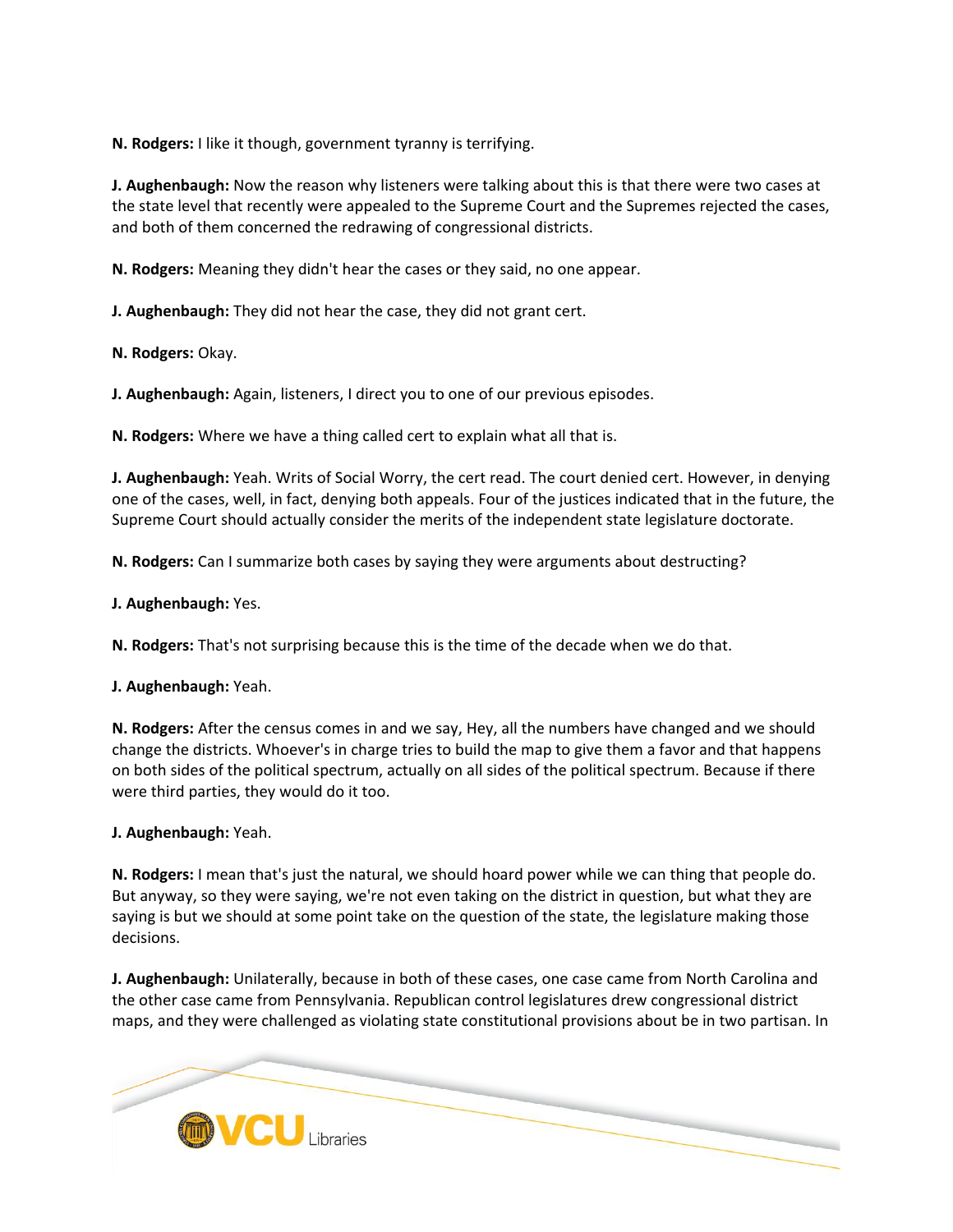both of those cases, state Supreme Courts redrew the map. Though the state legislatures filed an appeal with the US Supreme Court saying, Well, according to these two clauses in the US Constitution, only state legislatures can draw the maps. The Supreme Court didn't take the cases, but you can have four Justices on the Supreme Court who are like, we might want to visit this in the future. Which again, if you don't study the Supreme Court, when you have Justices of the Supreme Court issue an opinion, when the court has denied a case that basically says, but we should look at this issue in the future. That's basically some of the justices of the Supreme Court telling lawyers-

**N. Rodgers:** Inviting a case.

**J. Aughenbaugh:** Yeah, they are basically sending a queue. This is known as queue theory. This is where the court is basically saying, ding, ding, ding, ding, for those of you who do this kind of law, we might be willing.

**N. Rodgers:** If you bring us the right case.

**J. Aughenbaugh:** We might be willing to take it.

**N. Rodgers:** In part, I suspect that they would need to bring a case that is less hot button issue?

**J. Aughenbaugh:** Yes.

**N. Rodgers:** Either three or four years from now when it's less an issue, although I don't know that that would be the case three or four years from now or something else, but some other angle of this question of desk the legislature have so proprietorship over lectures.

**J. Aughenbaugh:** Because what the Pennsylvania in North Carolina State Supreme Courts did was not all that egregious. I mean, the maps that they redrew, because what the state legislatures did was obvious cases of parties are just made, right?

**N. Rodgers:** Right.

**J. Aughenbaugh:** Listeners if you don't know this, both Pennsylvania in North Carolina are considered battleground states. They are closely divided in terms of the two main political parties; Democrats and Republicans. It just so happens that both of the participants in this podcast are from those states. We can go ahead and tell you how closely divided each of our home states actually are in regards to Democrat versus Republican, right?

**N. Rodgers:** Very purple.

**J. Aughenbaugh:** Yeah. Presidential election years, candidates of both parties spend a lot of quality time in both Pennsylvania and North Carolina. If you're a voter in those states, you get to qualify.

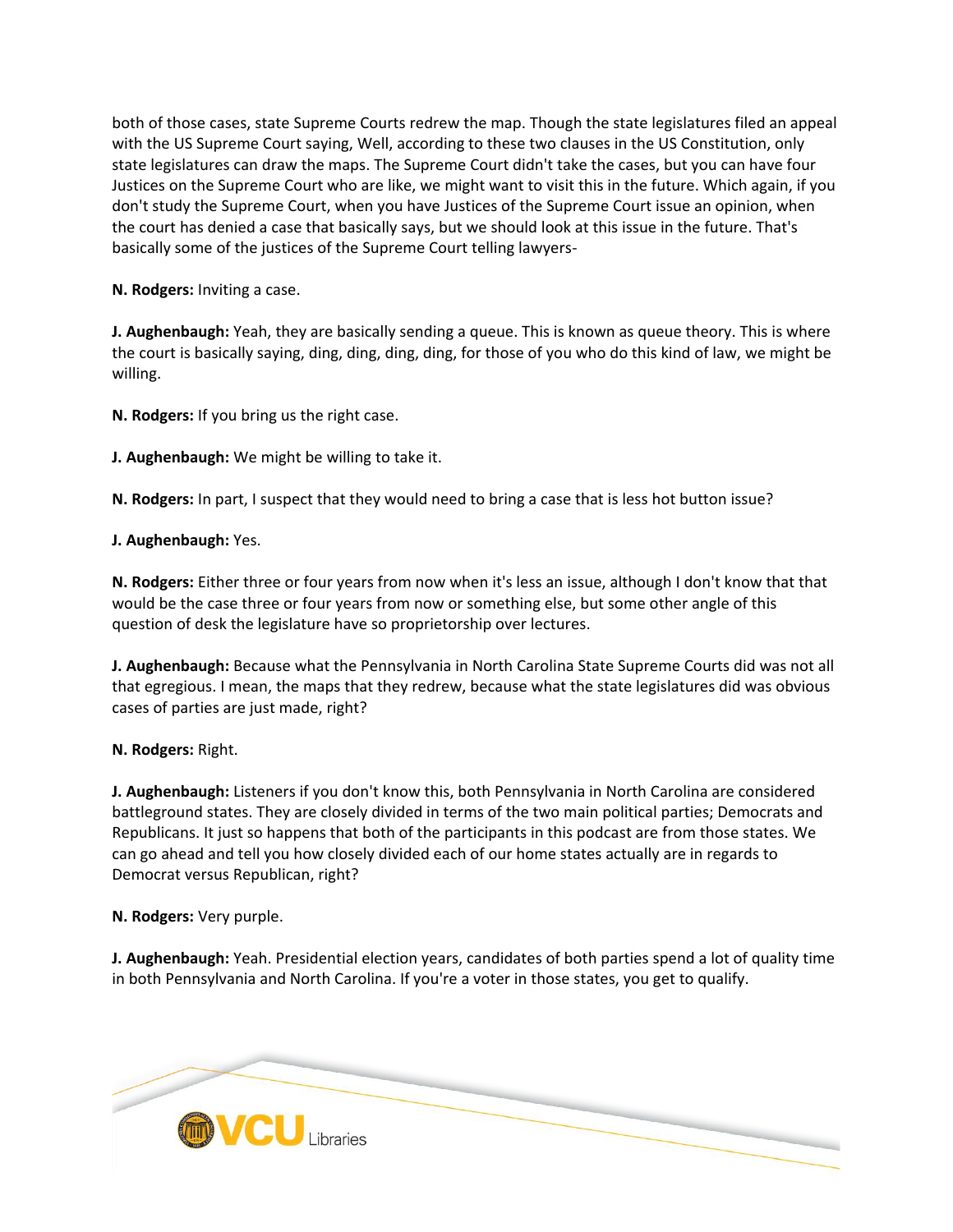**N. Rodgers:** Oh my gosh, you get exhausted with all the political robocalls you get and all the visits from people in the city that they're visiting and it's snarls up the traffic and you're just like, go away, oh my goodness.

**J. Aughenbaugh:** Key tone on the radio or watch TV without an advertisement for either of both candidates. You're just like.

**N. Rodgers:** All their proxies. That's also bad, so it's just like wall to wall. For the entire year-and-a-half before an election, it's exhausting.

**J. Aughenbaugh:** Now, Nia, can you guess which of the four justices who sent out this queue that they might be willing to look at the independent state legislature doctrine?

**N. Rodgers:** Well, as far as like the constructionists on the court?

**J. Aughenbaugh:** Yes.

**N. Rodgers:** I get that confused in my brain. The only one I could say for absolute certain is Justice Thomas. Justice Thomas is a constructionist, has learned and he's not playing. He is like, if you want the constitution to say something different, amend the dang thing. You have that power.

**J. Aughenbaugh:** Learn what the words mean.

**N. Rodgers:** You have that power, go do your job legislators and if you don't, don't expect us to be carrying to you because we're going to read it straight up where the words say. But I'm not sure who the others, who are leaders maybe?

**J. Aughenbaugh:** You're basically talking about Justice Clarence Thomas, Sam Alito, Neil Gorsuch, and Brett Kavanaugh.

**N. Rodgers:** Kavanaugh constructions.

**J. Aughenbaugh:** He generally is a strict constructionist.

**N. Rodgers:** J. Rob is not.

**J. Aughenbaugh:** J. Rob is indicated in previous Supreme Court cases that he doesn't believe those two clauses prohibit governors state courts, or in the case of redistricting commissions. He thinks that if the voters of a state change the state constitution, so that redistricting is done by independent or bipartisan commissions, he doesn't believe the US Constitution has been violated.

**N. Rodgers:** Well, I'm with him because if the legislature sets that up, that's them saying there are proxy for us.

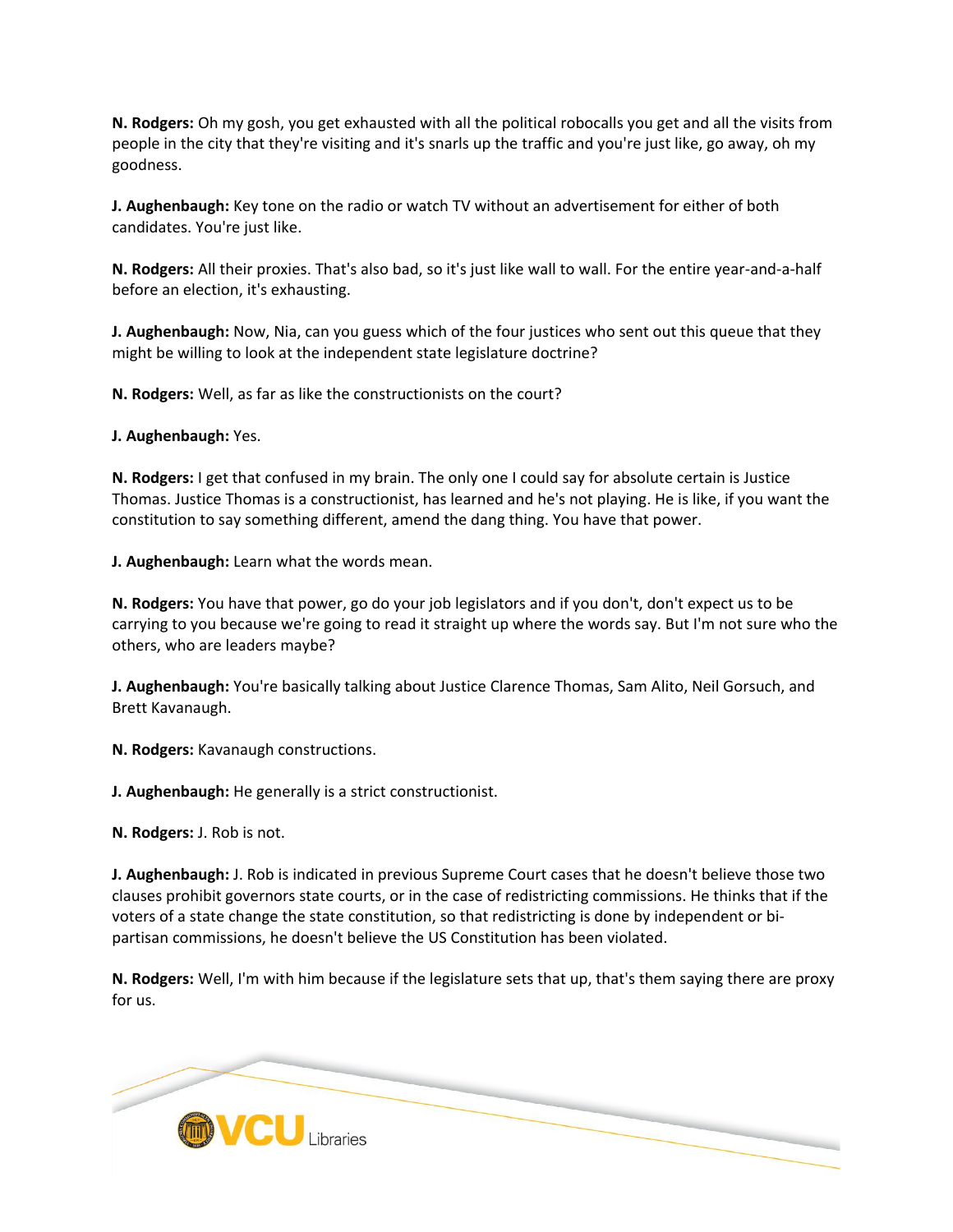**J. Aughenbaugh:** Sure, right.

**N. Rodgers:** We know the liberals are not strict constructionists because they wouldn't be liberals on the court if they were like that's.

**J. Aughenbaugh:** Yeah. At least in modern times.

**N. Rodgers:** Say, that's Sonya said to my art Atlanta Kagan.

**J. Aughenbaugh:** Currently Steven Brayer.

**N. Rodgers:** Steven Brayer.

**J. Aughenbaugh:** Because they have not retired yet. Who does that leave as the young men?

**N. Rodgers:** What happens with Cony Buret?

**J. Aughenbaugh:** We don't know because she didn't sign off on the descending opinion that was coauthored by Alito Gorsuch and Thomas and Kavanaugh wrote separately.

**N. Rodgers:** They can deny cert and then they can have dissenting opinions of dying Sarah?

## **J. Aughenbaugh:** Yes.

**N. Rodgers:** Okay, that's funny. I'm sorry. That's just funny to me that we are can hear you, but even if we did hear you, we want to hear it this way, like, wow. I guess that's what you're talking about. It's a roadmap like they've led out a roadmap of.

**J. Aughenbaugh:** It's a roadmap and Nia, you and I talked about this when we did the podcast episode on qualified immunity. We know that two of the justices would like to Supreme Court to revisit qualified immunity, because Justices Sotomayor and Thomas wrote dissents to the court denying cases challenging qualified immunity.

**N. Rodgers:** They wanted to talk about the issue.

**J. Aughenbaugh:** We know that two of the current justices, Thomas and Gorsuch, would like the Supreme Court to revisit its landmark freedom of the press ruling, New York times versus Sullivan.

**J. Aughenbaugh:** Why do we know this? Because they both have written descends to the court denying cases that have asked the court to revisit that precedent, so we know this. But this is really fascinating because Nia, you, and I've talked about this in the past. What did the framers have in mind? It's not like the framers didn't know that states operated much like the federal government does.

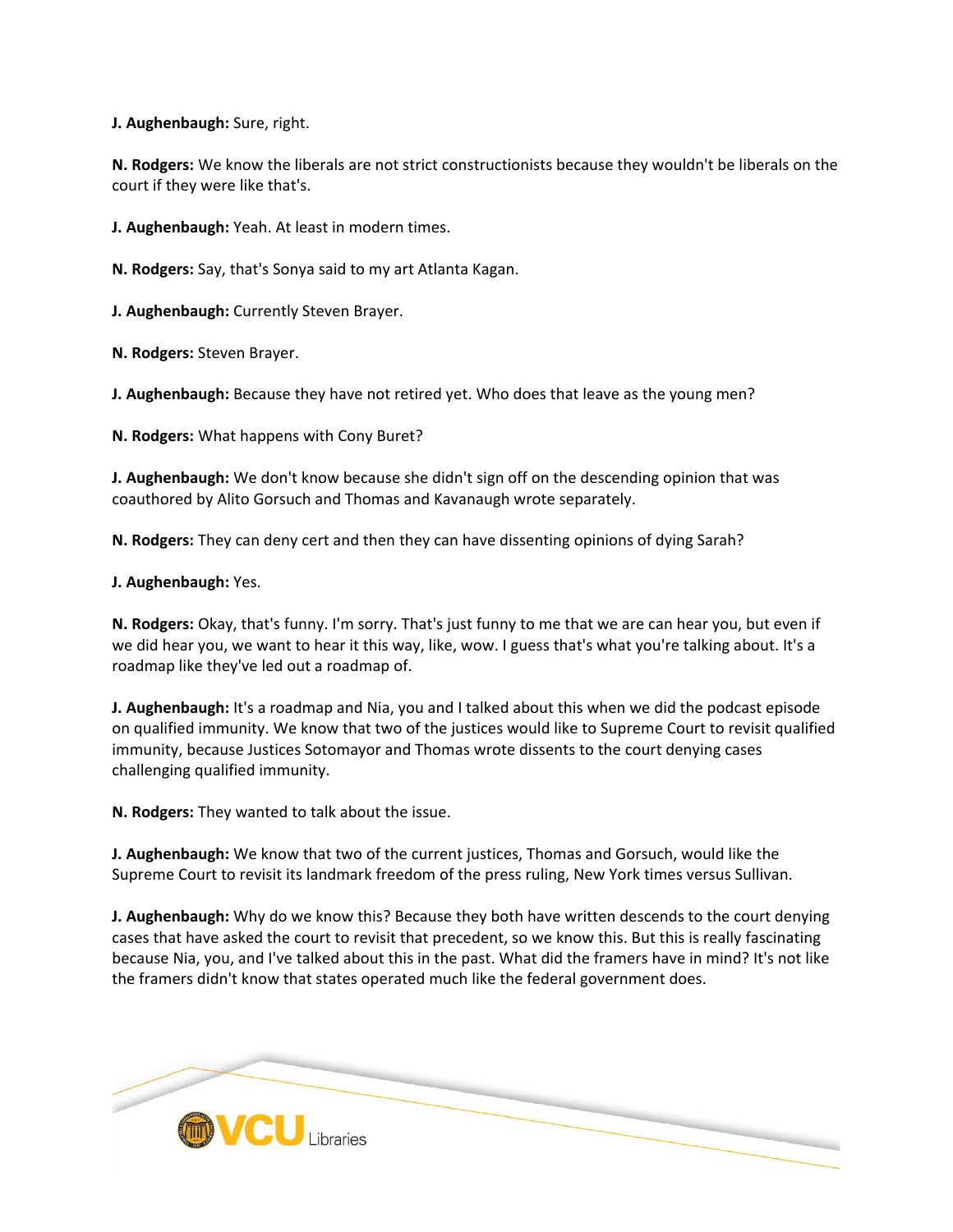**N. Rodgers:** That they had governors, that they had courts, that there would be judicial review. There was judicial review in their time, it's not a shocking concept.

**J. Aughenbaugh:** Scholars who have looked at this doctrine, they have not been very positive about it. First of all, many scholars have gone ahead and said that Supreme Court precedent seems to be very clear. The other branches of state governments can participate. If the Supreme Court did endorse the independent state legislature doctrine, they would basically be overturning, at least in my research, three, possibly four, Supreme Court precedence. Now again, this would not upset Clarence Thomas at all.

**N. Rodgers:** He doesn't care. He thinks previous courts got it all wrong most of the time.

**J. Aughenbaugh:** If they did, according to Clarence Thomas, it doesn't matter if the country has relied on those precedence for 20 years, 100 years, 200 years, let's get it right. That's Clarence Thomas's view.

**N. Rodgers:** That's what his t-shirt says.

**J. Aughenbaugh:** Yeah, let's get it right. But as you've pointed out, Chief Justice John Roberts, he's more of an incrementalist. He would have some issues and quite obviously, the liberals on the court would have some issues because as far as they're concerned, state legislatures can't be trusted with boding to be fair.

**N. Rodgers:** In past, that has been a problem, especially in the South. Especially with denying people of color the right to vote.

**J. Aughenbaugh:** In the North political machines.

**N. Rodgers:** That's right. Sorry, Tamron Hall.

**J. Aughenbaugh:** Basically rigging the system so that one political party could continue to dominate for decades.

**N. Rodgers:** Daily, in Chicago. Dictator for life.

**J. Aughenbaugh:** Think about these listeners. It's not just Republican controlled state legislatures who have been enacting partisan gerrymandering districts for house elections. According to some election law experts, what the state of Illinois did this year, rivals what the Republican legislatures in Pennsylvania and North Carolina attempted.

**N. Rodgers:** Well, and New York.

**J. Aughenbaugh:** New York.

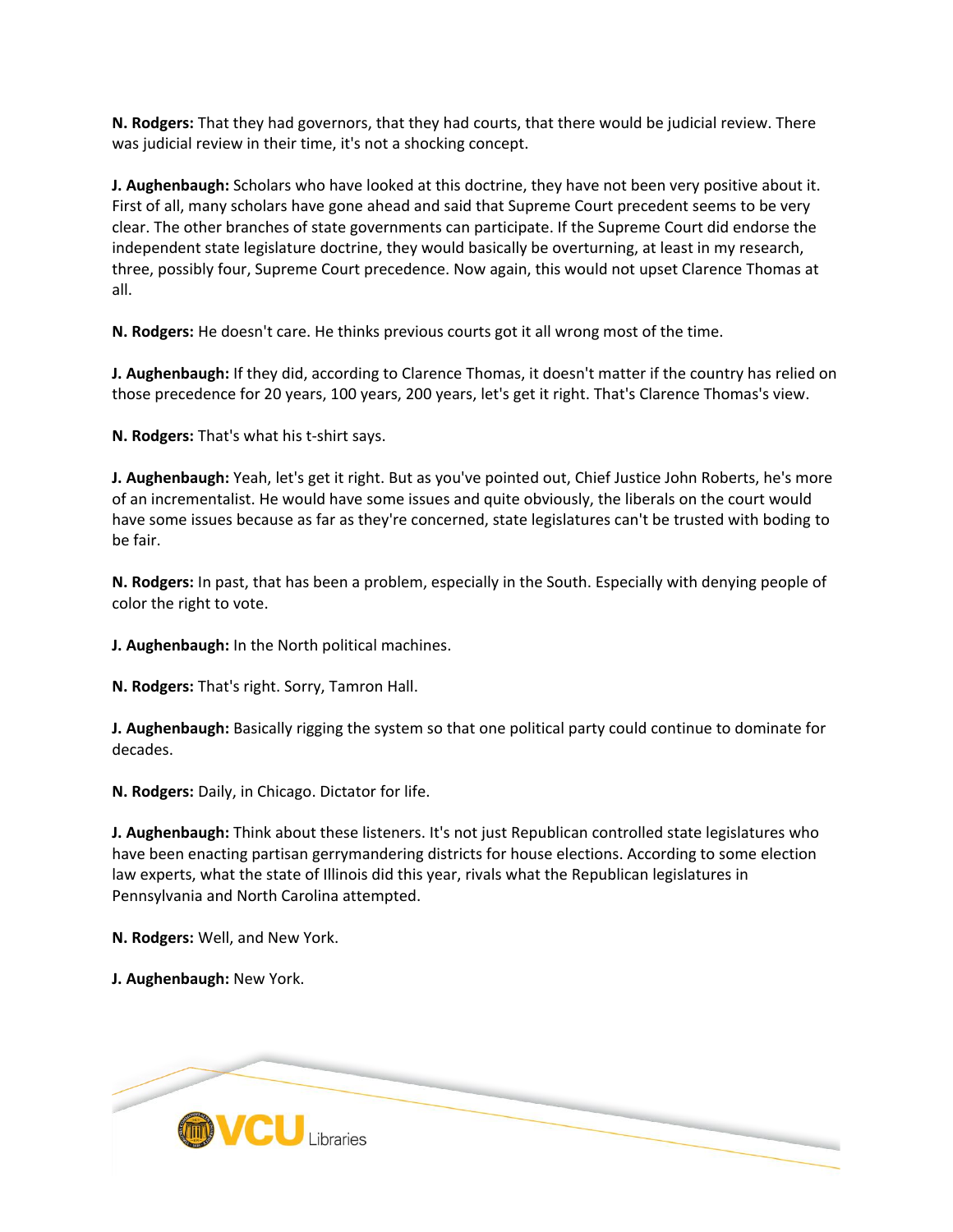**N. Rodgers:** There's been some pretty serious, let's cut out any Republican voting whatsoever in these states, which is not good either. It is not good when anyone does it.

**J. Aughenbaugh:** Yes.

**N. Rodgers:** It's not fair, it's not ethical. It is not good when any either side does it, so whichever side you're on, you're wrong if you believe it's okay to do it. What I'm interested in is when the court has said that the legislature has a broader meaning than the General Assembly or whatever it is you call it in your state, in Virginia, we call it the General Assembly.

**J. Aughenbaugh:** Assembly.

**N. Rodgers:** It's called different things in different states, but the legislative body, they mean other things. Legislature in that sense, in the founder sense probably meant and governors, and state officials.

**J. Aughenbaugh:** Because what the previous Supreme Court rulings have suggested and a number of constitutional law scholars have pointed out, is that the framers probably meant the legislative process. Not just the legislature, but the law making process.

**N. Rodgers:** Madison just made legislature as a shorthand.

**J. Aughenbaugh:** That's right.

**N. Rodgers:** He's like don't know what we mean.

**J. Aughenbaugh:** Yeah.

**N. Rodgers:** Silly him.

**J. Aughenbaugh:** Well, and by the way, could you theoretically Nia, have a state that does not require a governor to sign bills into law?

**N. Rodgers:** Sure.

**J. Aughenbaugh:** Sure, you could. Could you have a state to where the judiciary is a committee of the state legislature? Sure.

**N. Rodgers:** Weird but Europe.

**J. Aughenbaugh:** Hey, that was one of the proposals for the federal government that was considered at the Constitutional Convention.

**N. Rodgers:** Thank goodness, that didn't go through.

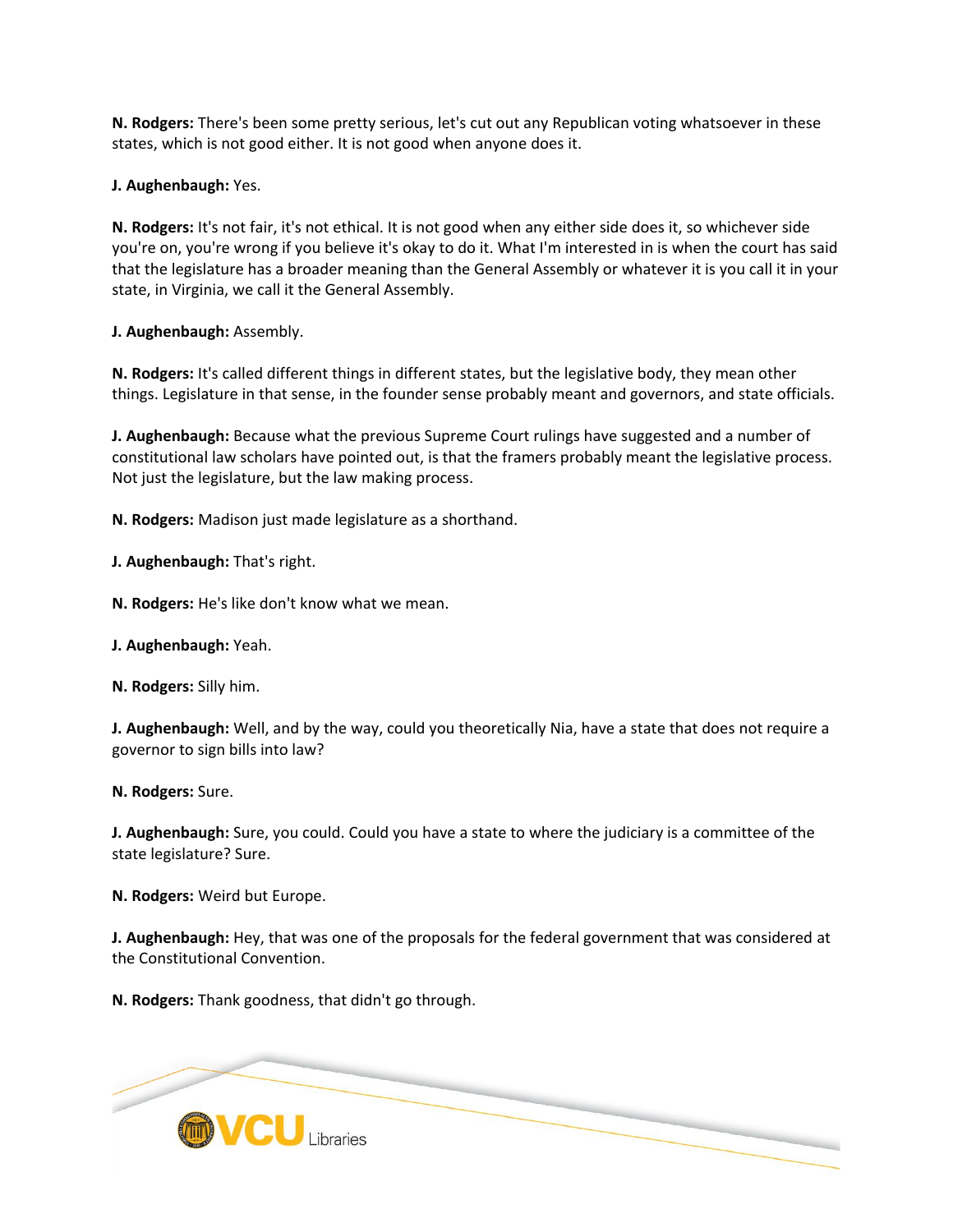**J. Aughenbaugh:** But the framers experience with the British Crown was, if you don't have an independent judiciary, the judiciary is basically just going to go ahead and ratify whatever the king or queen wants. That ain't good.

**N. Rodgers:** Well, or that would be tri-cameral government.

**J. Aughenbaugh:** Yeah.

**N. Rodgers:** Oh my gosh, C-spam would have a group heart attack. We have another set of cameras up, we have to have another fee, we have to have another set of analysts. Oh my goodness. But also how is that affected by executive orders within a governor's office?

**J. Aughenbaugh:** Wow, hey, and this is one of the complaints by the way, of some of the lawyers who advised Donald Trump post 2020 presidential election because we saw a lot of changes in states for the voting in the 2020 presidential elections that occurred because governors said, we have a pandemic. The state legislature can't or won't act quickly so I'm issuing an executive order that makes it easier, for instance, to vote by mail, or to have individuals collect a whole bunch of absentee ballots and take it to the post office even though our state laws or our state constitution don't cover that contingency. Almost all of those were upheld by federal courts, including the Supreme Court.

**N. Rodgers:** Renaming the word legislature, what they mean is anyone who is elected by the people.

**J. Aughenbaugh:** Or has legislative functions as part of their job.

**N. Rodgers:** Got you.

**J. Aughenbaugh:** Because a lot of state constitutions, and a lot of state legislatures, much like the United States Congress, has delegated legislative power to whom? Which branch Nia, of the government?

**N. Rodgers:** The executive.

**J. Aughenbaugh:** The executive.

**N. Rodgers:** Well, just like the federal legislature has handed over enormous powers to the president or to the executive.

**J. Aughenbaugh:** Executive branch.

**N. Rodgers:** It's happening at all levels of government. Again, I don't like it, by the way, at any level of government. We don't think it's a good idea. You can't just hand over your responsibility. That's not how accountability works.

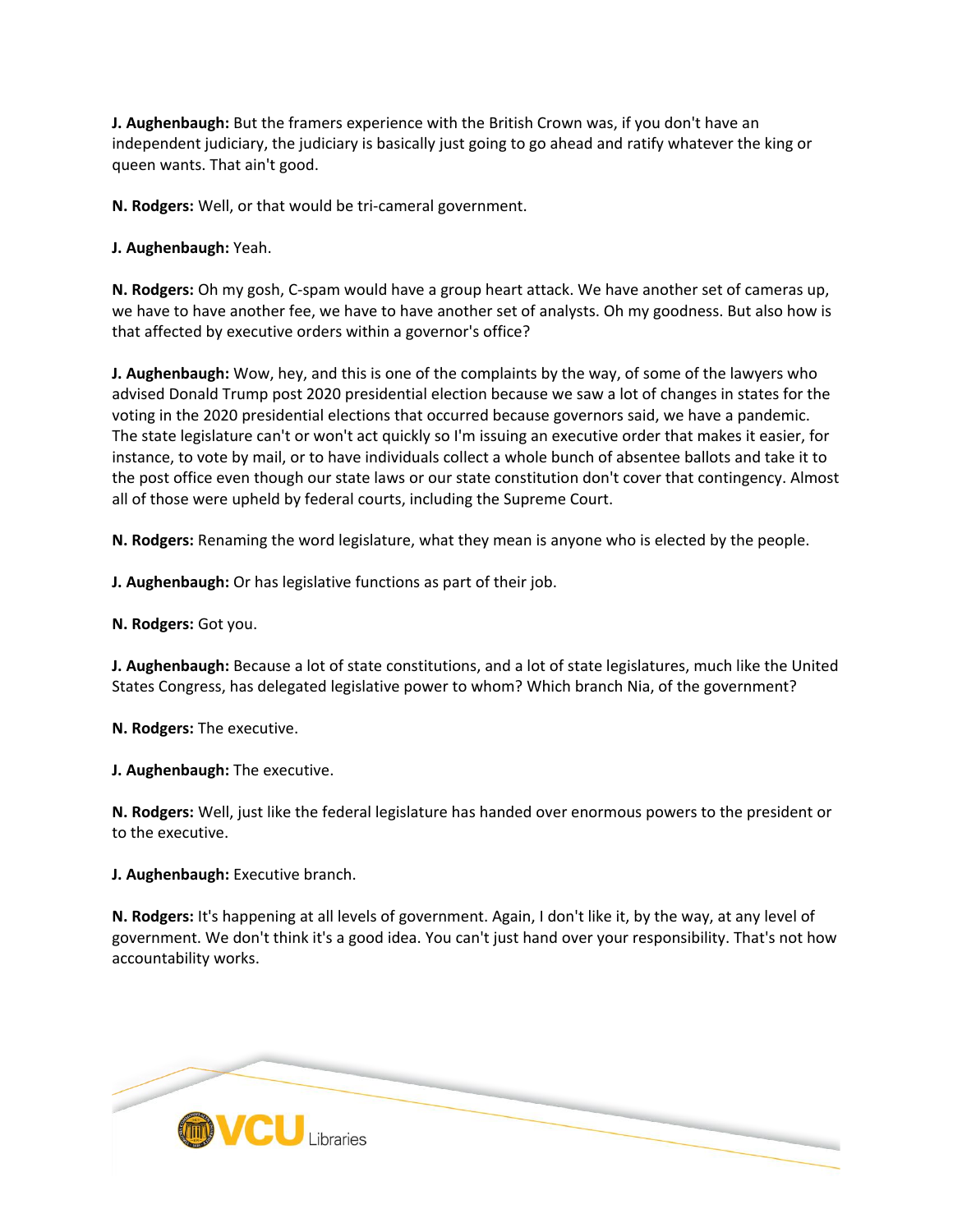**J. Aughenbaugh:** It also creates perverse incentives for chief executives of government because after a while, many presidents, many governors, many mayors, begin to think that there are no effective limits on what they can do.

**N. Rodgers:** Exactly.

**J. Aughenbaugh:** Again, this brings us back to government tyranny.

**N. Rodgers:** The executive privilege clause does not actually cover your private business dealings, or things you said after you left office, or like calm down there bubblue.

**J. Aughenbaugh:** Even if we're not talking about executive privilege, if I'm a governor and I've looked at what previous governors have done in a time of crisis, and the state legislature and the state courts have not checked my predecessors, do you actually think I'm going to go ahead and say, I'm not going to exercise all of those emergency powers? Again, we've talked about this in a previous podcast episode. When you run to be a governor, when you run to be president, you're not running to go ahead and say, I'm going to go ahead and reign in the office.

**N. Rodgers:** Yeah, how can I share power? Almost nobody runs on the platform of I'm going to share power across. I'm going to push through my ideas.

**J. Aughenbaugh:** I'm going to be diplomatic here and I'm going to say these are people with very healthy egos.

**N. Rodgers:** Yes. Who believe they have a mandate.

**J. Aughenbaugh:** Yes. Election should matter.

**N. Rodgers:** Is there a case where they specifically said that the governor's veto is legitimate?

**J. Aughenbaugh:** Yeah.

**J. Aughenbaugh:** What case? Okay. Oh, you're talking about Smiley versus Holm in 1932?

**N. Rodgers:** Am I? Is that what I'm talking about?

**J. Aughenbaugh:** Yeah. That is the case where a state governor vetoed a bill that would impact the times, places, and manner of federal elections. This is a case in 1932, the Supreme Court said, state election laws should be enacted the same way as any other state law is enacted.

**N. Rodgers:** So election laws aren't special?

**J. Aughenbaugh:** That's right.

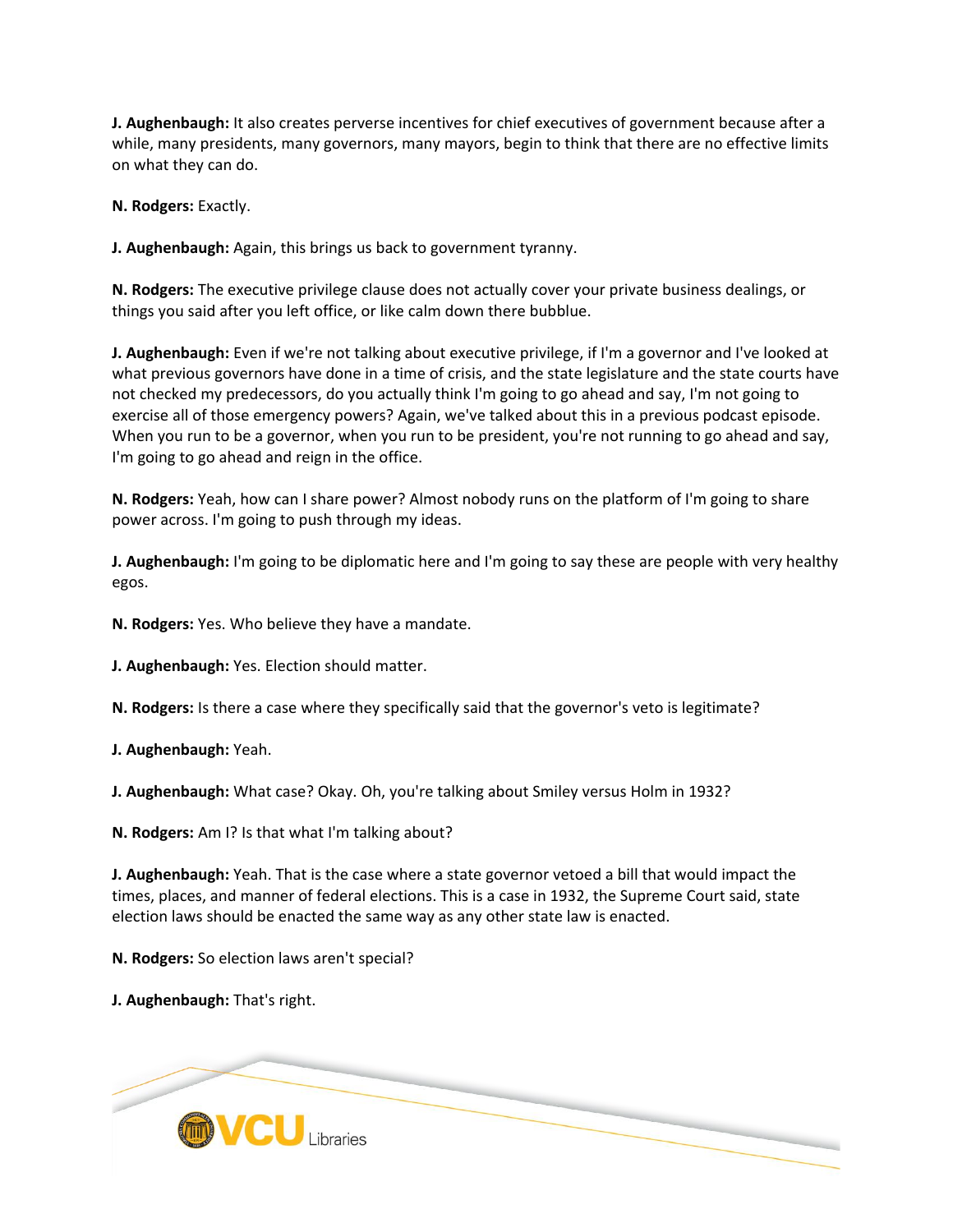**N. Rodgers:** They're just like every other law. They have to go through the process, including veto and then override if you really, really want it or it comes back to you and you rewrite it.

**J. Aughenbaugh:** In the most recent case, Nia is when Arizona the voters in a referendum created an independent redistricting commission. The state legislature didn't like that because it basically took the power to redistrict away from the legislature. The state legislature appealed the whole way to the US Supreme Court. The Supreme Court said that our precedence clearly established that redistricting is a legislative function and must comply with state constitutional provisions whether it be referendum or how state laws are passed. If the voters of Arizona wanted an independent redistricting commission, so be it.

**N. Rodgers:** Did they amend their state constitution to have a redistrict?

**J. Aughenbaugh:** Yes.

**N. Rodgers:** Sorry, this is part of the state.

**J. Aughenbaugh:** This becomes part of the state constitution, yes.

**N. Rodgers:** Let me ask then, if I'm understanding this correctly, that basically, the question here has been, what is the will of the voters?

## **J. Aughenbaugh:** Yes.

**N. Rodgers:** Then the Supremes are falling onto the side of the will of the voter.

**J. Aughenbaugh:** The voters.

**N. Rodgers:** They're saying, "If your state constitution says that the governor has a veto than the governor has a veto. If your state constitution says that there's a commission, then there's a commission." Because you had to get a referendum or you had to agree as a group that that was going to be the Constitution. If you don't like the Constitution of your state, you can move. Or you can try to change the constitution of your state.

**J. Aughenbaugh:** For me, as somebody who teaches the structure of government in the United States, the third critique, so we've already mentioned two. One is Supreme Court precedent would suggest that the independent state legislature doctrine is not going to fly. That's Court precedent. Second, if you look at the practices of the states at the time these clauses of the US Constitution were written, pretty much every state required any bill to go through a two-step process. The legislature approves it, and then the governor has to sign. But for me, particularly because, listeners, truth be told, I am a fan of checks and balances. The third criticism really resonates with me, Nia, which is, if the court endorsed the independent state legislature doctrine, the courts would be completely cut out of reviewing whatever legislatures do and I got a problem with that. Because I think state courts, much like federal courts, act as a really good oversight mechanism. They act as a check.

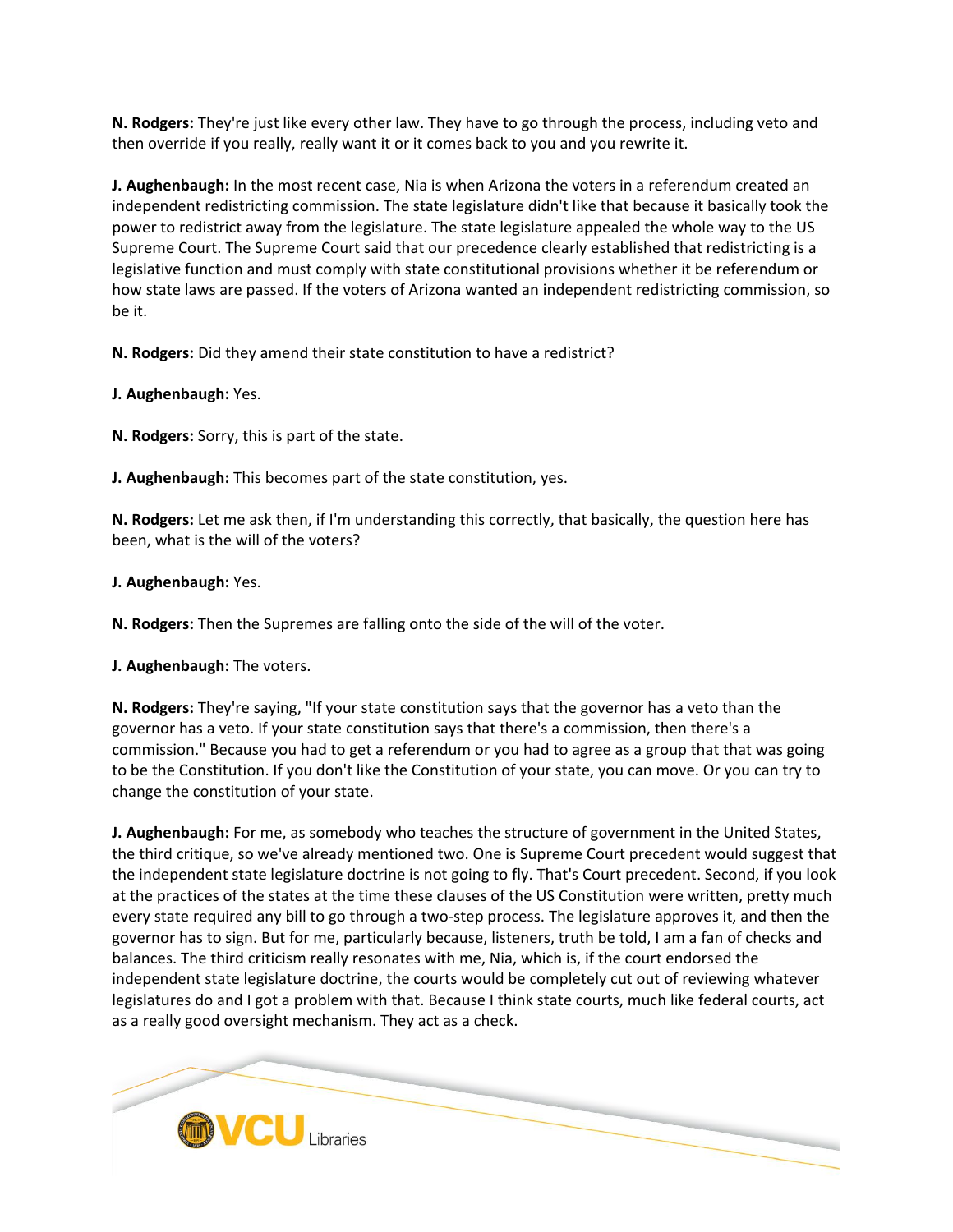**N. Rodgers:** You like Judicial review.

**J. Aughenbaugh:** I do like Judicial review. I like it. I think there should be an institution in government that basically goes ahead and says, "This complies with the Federal Constitution or this complies with the state constitution." Again, it acts as a brake on perhaps the people and the people's elected representatives from acting too fast.

**N. Rodgers:** Or with malice.

**J. Aughenbaugh:** Yeah. I like it when I get into my car and I test out my breaks and they work because I know at times when I get on the road, I am not a safe driver. I might drive too quickly and I like knowing that my brakes work. I know that that may not be a really accurate metaphor, but hopefully, it makes sense.

**N. Rodgers:** Is the argument on the other side of that about judicial activism?

**J. Aughenbaugh:** Yes.

**N. Rodgers:** Is the argument on the other side then justices will take us where we are not ready to go or where the legislature did not intend for us to go?

**J. Aughenbaugh:** Or as Scalia once said, if the Constitution doesn't prohibit a practice, then State should be able to engage in it. If state legislatures want to craft a very partisan gerrymandered map of congressional districts, why is it that a bunch of lawyers who became judges should say no?

**N. Rodgers:** Well, and I would argue about fairness in that instance. There is the question in fairness there.

**J. Aughenbaugh:** I'm not a particular fan, Nia of gerrymandering. Where we have elected officials basically deciding who their voters will be.

**N. Rodgers:** Right, which is a whole entire separate issue in a different podcast, but I think that seems to be the strongest argument to me of all of it, is the idea that it falls apart without someone to say whether, it comes down to dispute. We as Americans are some of the most argumentative people on the face of the planet. Molecules are moving in the air. No, they're not. Yes, they are. No, they're not. Then you need a scientist to say yes, molecules are moving in the air. The scientist acts as your judge. That person who is knowledgeable, that person is an expert in their field. That's why we believe, well, most of us believe in experts in their fields. Some of us are chuckleheads and don't believe in things because we don't believe in science, but we're not talking to those people because we can't help those people. But if you believe that there will be disputes and that they must be settled, then you have to have a system that builds that in and I promise you we have to have that in our system because we are the most disputing people. We're seriously the most litigious country in the world. It's not just because we graduate a plethora of law students every year. It's because Americans firmly and fundamentally

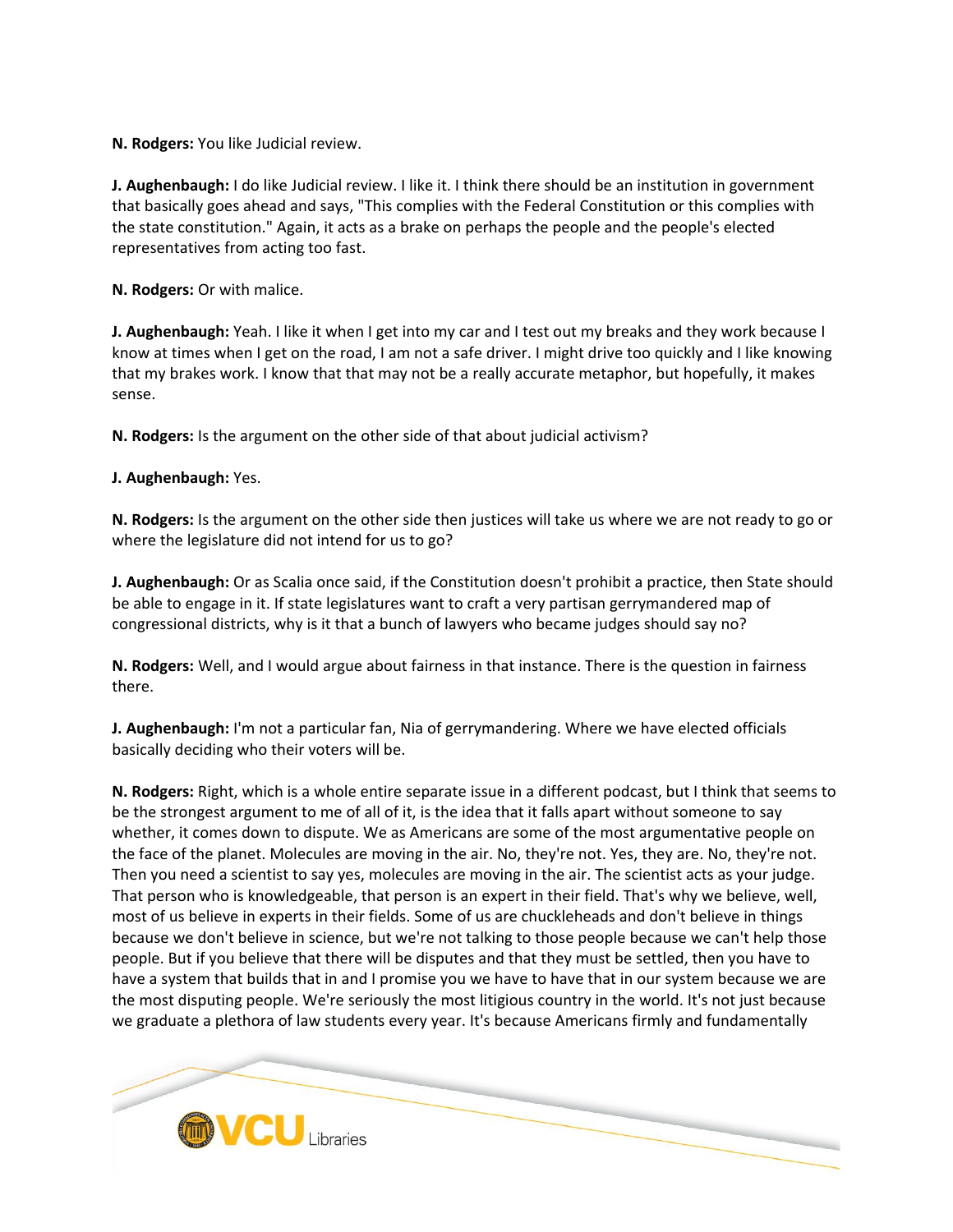believe they have rights, whether those rights really exist or not. You can see other episodes in this series.

**J. Aughenbaugh:** It's hard-wired into American political culture. It has been for most of our country's history. Think about this.

**N. Rodgers:** Marbury V. Madison was 1803

**J. Aughenbaugh:** 1803.

**N. Rodgers:** 1803. That's pretty much when we need an adult in the room.

**J. Aughenbaugh:** Well, even think about the Declaration of Independence. We basically went ahead and wrote a document, a case of, to the British crown, where we basically went ahead and said, you're violating our rights.

**N. Rodgers:** We have these grievances.

**J. Aughenbaugh:** Yeah, we have these grievances.

**N. Rodgers:** Then we enumerated them.

**J. Aughenbaugh:** Yeah. Then we listed them.

**N. Rodgers:** Because Americans have nothing if not thorough about being willing to enumerate their grievances.

**J. Aughenbaugh:** I mean, it's what Harvard Law Professor Mary Ann Glendon talks about the American culture of rights talk. I have a right to do X.

**N. Rodgers:** Correct.

**J. Aughenbaugh:** If you infringe upon that right, well by God, I'm going to court.

**N. Rodgers:** That's correct. I'm going to sue and somebody gets to settle it.

**J. Aughenbaugh:** Yes.

**N. Rodgers:** Usually, the good thing about this country is that, I was talking to a student yesterday about this, about the peaceful transition of power. Usually, when a judge makes a judgment, we accept the judgment. Even if we appeal it up to the Supreme Court, once the Supreme say careful novel, we say, okay, careful novel and we all go home. We now believe that that's the rule. We all then live by the rule until somebody brings up a different lawsuit that changes it. But whatever the final court of appeal says,

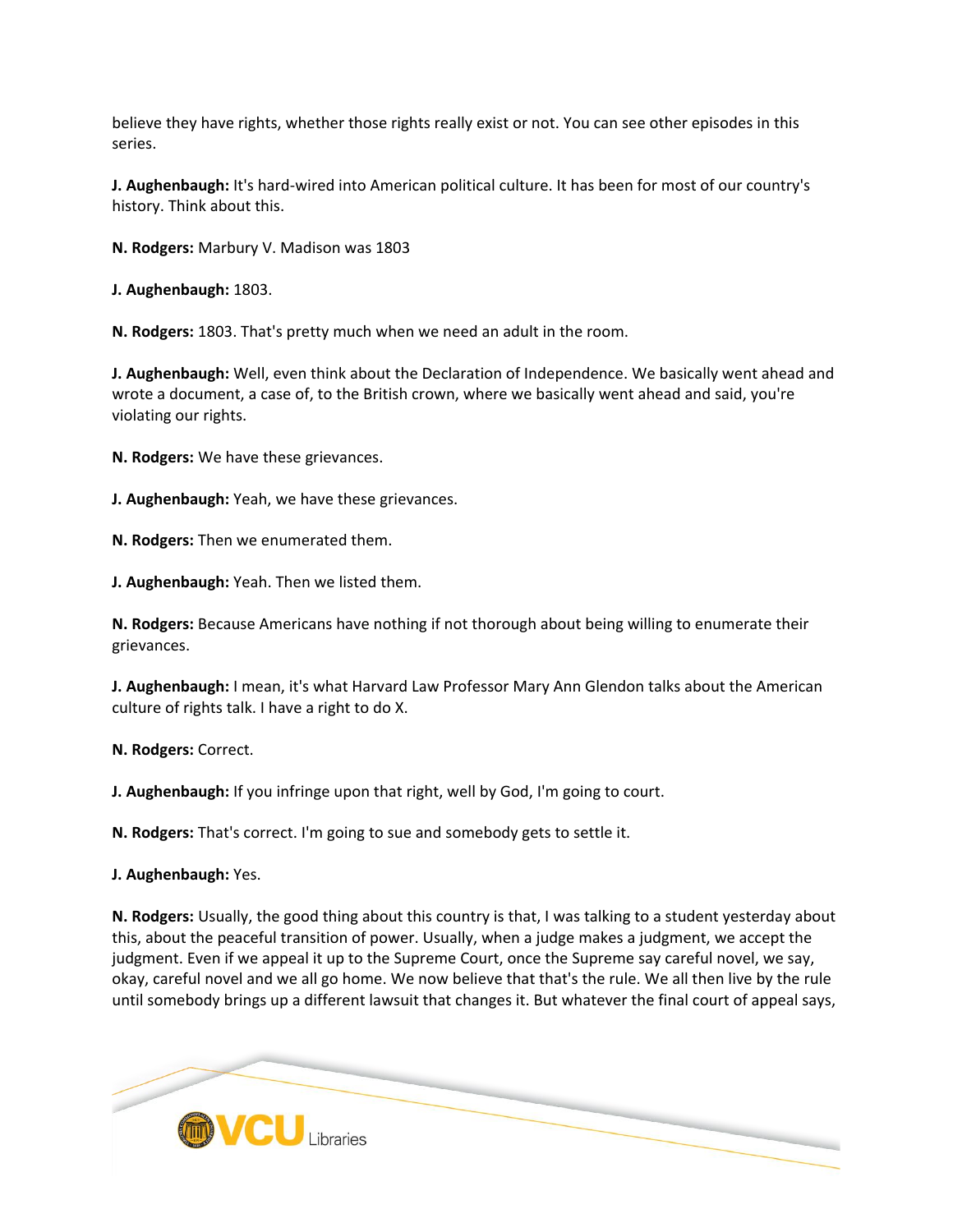we tend to say, okay, well, that's that. I don't know. I can't conceive of a system where we don't have that.

**J. Aughenbaugh:** Somebody to go ahead and say, you've crossed the line.

**N. Rodgers:** This is the final answer.

**J. Aughenbaugh:** Yes. You went too far.

**N. Rodgers:** Maybe I just don't have enough imagination, but I'm with you. I think that the whole thing falls apart if you cannot appeal something to the supreme or to the state Supreme Court and say, they're stomping on my rights. The state Supreme Court says, indeed they are and they have to stop.

## **J. Aughenbaugh:** Yes.

**N. Rodgers:** Then the agency has to stop, they have to stop stomping on your rights. Or if the court says, your rights are not being stomped on, sit down, then you have to sit down. Like you have to say, okay, well, I just have to deal with my hurt feelings. But I'm with you. I think that by saying legislature and meaning a very specific body, you are empowering the snot out of that one group of people to almost an extreme.

**J. Aughenbaugh:** We know they have, again, I'm not being critical of them when I say this, they have a lot of self-interest to redraw maps that are going to benefit either them or their party.

**N. Rodgers:** Do we really want that group? I mean, consider civil rights again, do we really want a southern white legislature in Mississippi in 1950 making the only rules about who can vote and when and how? If there's no way to take that to a court, if there's no way to have an argument about whether they're doing it fairly or equitably, then there's no recourse for the minority. Again, it becomes a majority rule and there's no recourse for the minority, something that you've talked about on multiple episodes that the court is there to protect the minority, that's why the court says on a regular basis, neo-Nazis can march in Greensboro, North Carolina. They can have a license or a permit and they can go march, because it's wrong to suppress their speech, because then we get into deciding whose speech we're going to suppress. Then it becomes what we're talking about here, which is how is the legislature feeling today? Are they feeling like they're going to suppress the rights of college professors and college librarians to have a podcast? We want to have recourse about that.

**J. Aughenbaugh:** Remember listeners, this doctrine concerns two clauses in the US Constitution about voting.

**N. Rodgers:** Right. Correct.

**J. Aughenbaugh:** One of the most essential acts of a democracy.

**N. Rodgers:** I would argue the essential act.

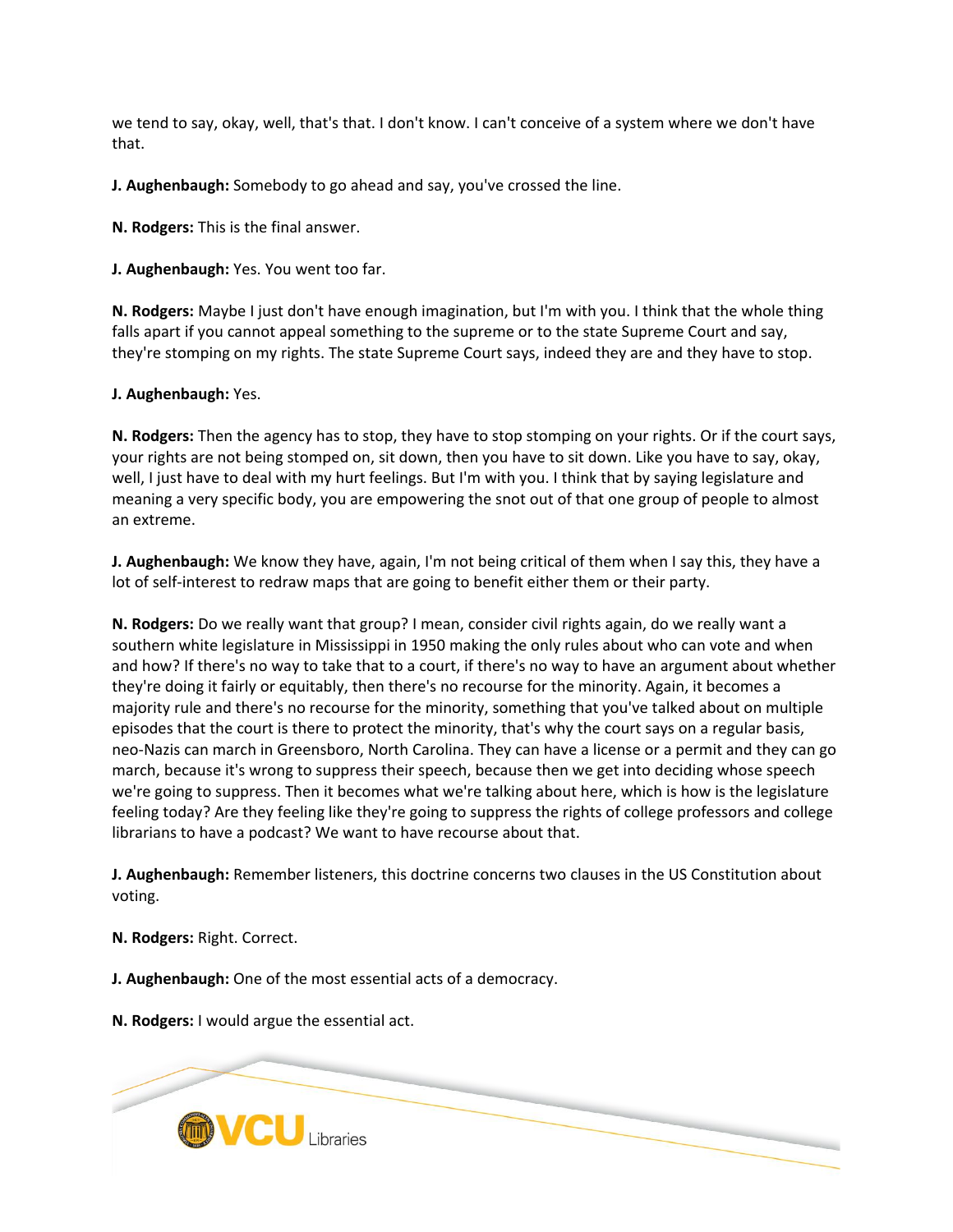**J. Aughenbaugh:** The ability to go ahead and hold accountable government officials. I mean, you can't get to area.

**N. Rodgers:** To area or grumpiness in public.

**J. Aughenbaugh:** Yeah. You can't get any more important and voting in a democracy.

**N. Rodgers:** You really can't. I mean, brass tacks. That's what separates us from other forms of government.

**J. Aughenbaugh:** Whether or not, some government body says, university librarians in college, university professors can't have a podcast. Well, hey, I'm not entirely sure that that is an essential right found in the Constitution. It's not going to go ahead and call into question the republic. But if they went ahead and said, sorry, you can't vote, and the folks who get to decide this are supposed to be representing you in government, I don't know. That just sounds really problematic.

**N. Rodgers:** Yeah, I'm with you on that. By the way, it would be a violation of our free speech and I would fight. Well, but I agree that the court has had the correct interpretation of the word legislation. I think probably the scholars are right that the founders meant the legislative process, they meant that there should be a legislative process that fairly and legitimately decides how many electors there are going to be, how elections are going to be run, that sort of thing, and then there ought to be a way to have grievance if it's not done properly.

**J. Aughenbaugh:** I always thought that those two clauses in particular, and I've said this to my students in my constitutional law classes. I always thought that those two clauses were the framers, making sure that states had a role.

**N. Rodgers:** Instead of it being the federal.

**J. Aughenbaugh:** That it was not going to be imposed by the national government a completely uniform system on states. That this was more of a recognition of federalism, and less about giving just state legislatures the ultimate afford. Because it forces, if you will near discussion and negotiation between the federal government and state government. Because if state governments enact time, place, and manner restrictions on voting that violate civil liberties in the US Constitution, the federal government can override them.

**N. Rodgers:** As part of the Civil Rights Act when you can't discriminate at the poll against people.

**J. Aughenbaugh:** That's the Voting Rights Act.

**N. Rodgers:** Sorry, the Voting Rights Act on the variety of issues you cannot discriminate.

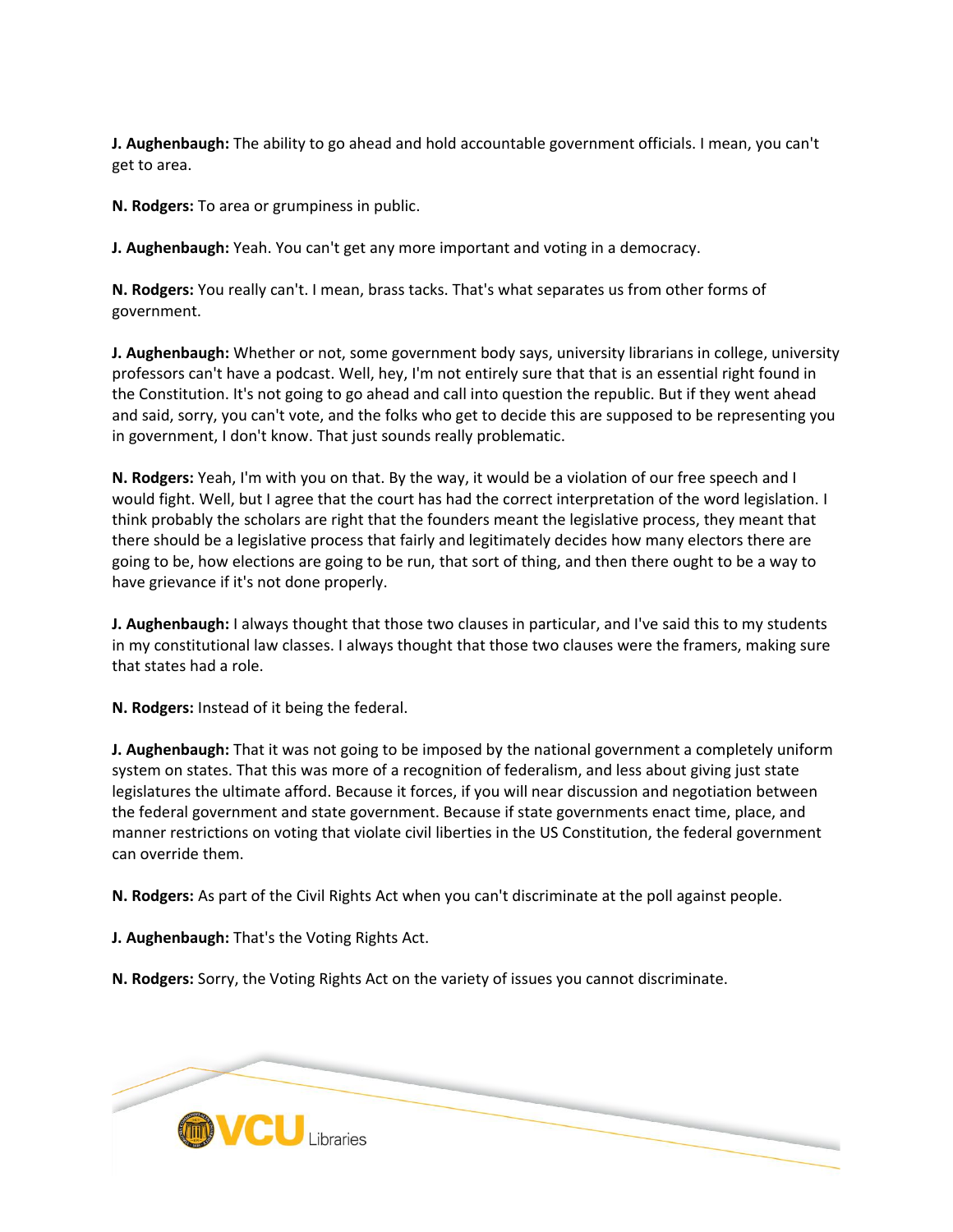**J. Aughenbaugh:** But think about the 15th Amendment. You can't deny the vote to those who were previously enslaved. That's the Fed saying to the states, you can't do that. That's part of a negotiation.

**N. Rodgers:** Free actually means free. It doesn't mean free up to the point where you don't want it to be free anymore, that's not.

**J. Aughenbaugh:** When we passed an amendment to the US Constitution in the 1960s Nia, to get rid of the poll tax, again, that was an interaction between the federal government and state governments where the Fed said, yeah, you can't force only wealth, you cannot allow just wealthy people the right to vote. What your bank account says should not be a requirement for you to vote.

**N. Rodgers:** Is it not what the idea of democracy and

**J. Aughenbaugh:** Issue is about, yeah.

**N. Rodgers:** Democracy is not for the wealthy and tyranny for the poor. You've miss the point of democracy if that's what you believe.

**J. Aughenbaugh:** When you get the 19th Amendment, it was designed to go ahead and be a direct, if you will, response to those states that did not allow women to vote.

**J. Aughenbaugh:** Again, that's how I always viewed those clauses. When I saw this argument being made, increasingly, I was just like, Wow, this is a completely different spin on these two clauses concerning voting and elections.

**N. Rodgers:** I want to wrap up by saying that you've taught me something very important in the lead up to this episode. I was reading notes and I was reading other things that you've sent me. I thought the constructionists.

**J. Aughenbaugh:** Strict constructionists.

**N. Rodgers:** Strict constructionists, were not in jobs and I didn't want to have anything to do with them. I had a crisis of faith earlier this week because all of a sudden I was like, wait, they have a point. No. Now what do I do? Because it made me think about the fact that what we talked about here is civil discourse and part of what we talk about here is understanding the other side.

## **J. Aughenbaugh:** Yes.

**N. Rodgers:** Stopping and listening and one of the things in your notes, it made me stop and think was, it is not that Justice Thomas and I'm picking on him, but it's not just him. It's been lots of Justice. Scalia comes to mind, Alito, lots of others. It's not that Justice Thomas believes that there is inherent perfection in the Constitution. He does not think it is. He's not treating it like the Bible, where some people say it is the inerrant word of God. He is not saying it is the inerrant word of the founders. What

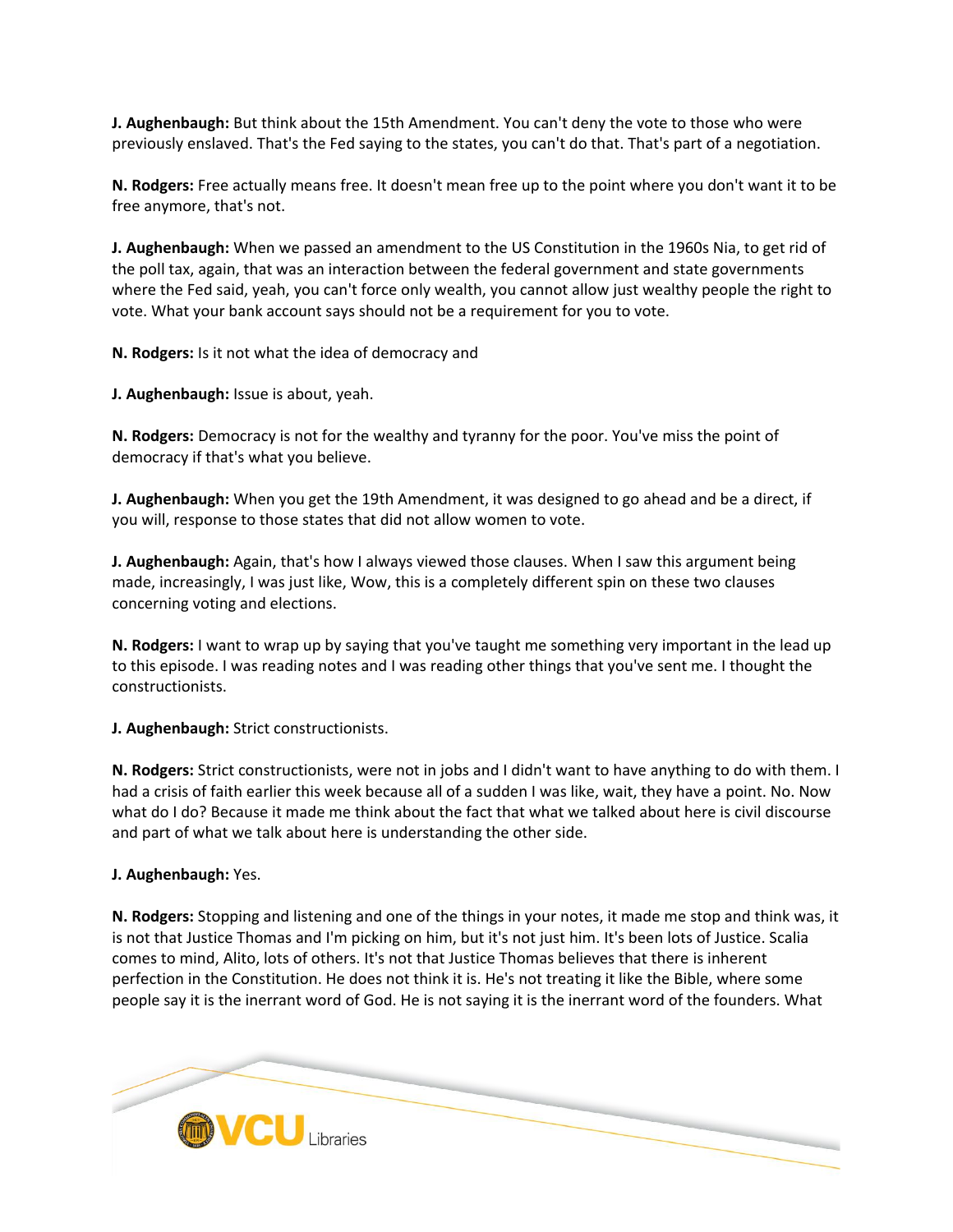he's saying is, this is what the text says and if you don't think that's what it should mean, Congress, side eye go fix it.

**J. Aughenbaugh:** Yes.

**N. Rodgers:** So even, it says what you think it should say, he's actually wanting, a strict constructionist actually wants the document to be edited and updated, to say what we mean or to live by what it says. If we believe what it says is what we mean.

**J. Aughenbaugh:** Yeah.

**N. Rodgers:** I had that sudden mind-blowing thing this week and I was like, oh man, now I don't know how I feel about any of the justices ever. Thanks Aughie. I appreciate you ruining my life. Take school house rock for me, you've just taken all things from me over the years.

**J. Aughenbaugh:** Yeah.

**J. Aughenbaugh:** I'm kidding. I just assumed it was evil and negative intent. Now I'm like, no, it's a whole different.

**J. Aughenbaugh:** It's a different conception of democracy. Because for many strict constructionists they are fundamentally skeptical of the one branch of the Federal government that is unelected, actually updating the meaning of the permanent governing document in a democracy.

**N. Rodgers:** Which they are right to be. I had not even grasped that concept until this week. That's what they're saying is no really we think it should be a living document. We think you should.

**J. Aughenbaugh:** If the will of the people these two clauses should be changed. Then amend the Constitution.

**N. Rodgers:** Hey congress. Here's the red pen sit down in the archives with that big piece of parchment paper and start marking through things. Let's not actually do that.

**J. Aughenbaugh:** You convince both houses of Congress that there should be a change and then convince a whole bunch of states to ratify the change. Then the constitution will read the way you want it to.

**N. Rodgers:** Right and the way that people want it to.

**J. Aughenbaugh:** But having a bunch of unelected federal judges.

**N. Rodgers:** Interpret each clause of the Constitution which as we know, the entire thing is just one clause after another. It's one giant run on clause.

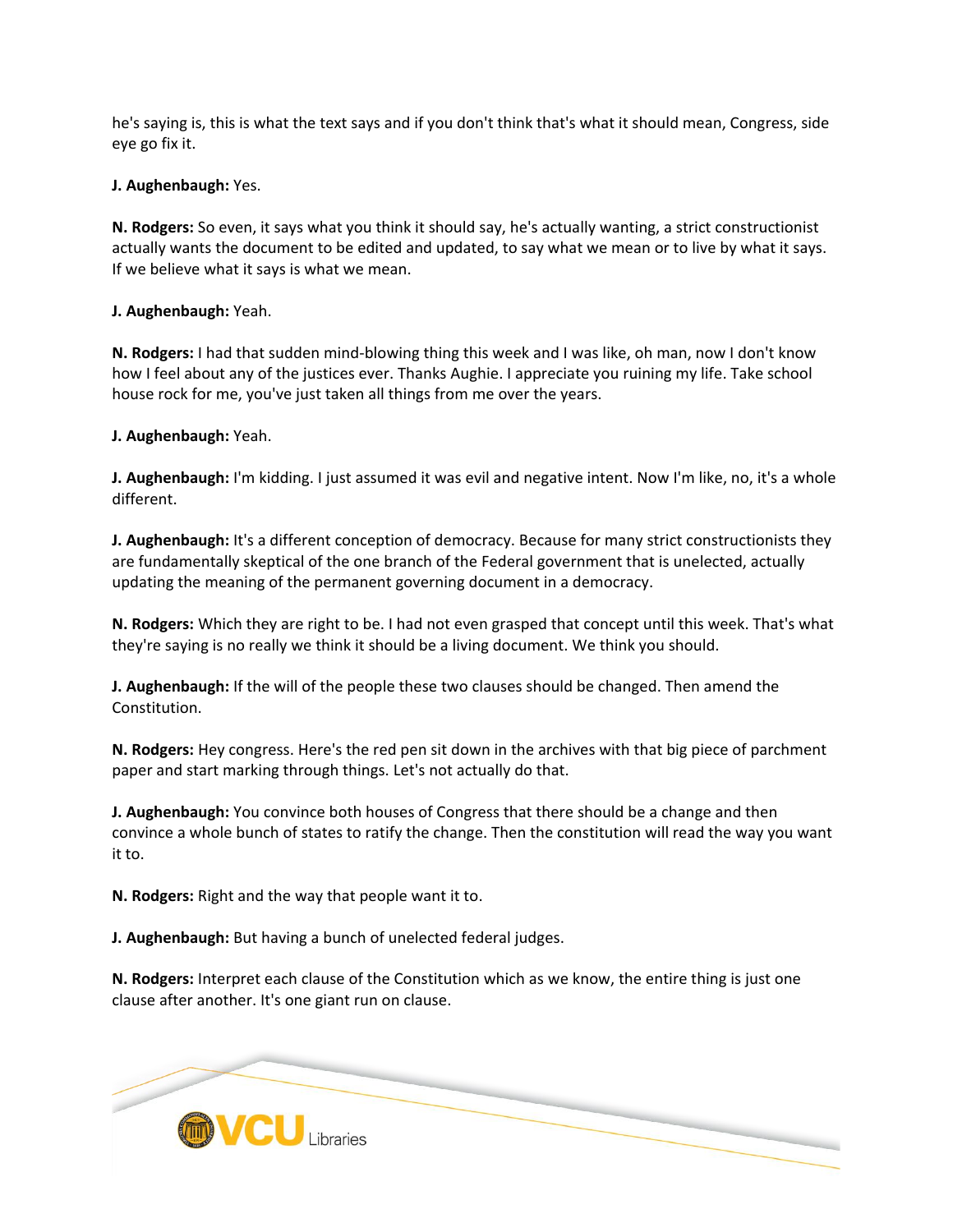**J. Aughenbaugh:** Yeah. We've discussed that before.

**N. Rodgers:** Yes. My bitterness about the language.

**J. Aughenbaugh:** If you're an English major, reading the US Constitution is an exercise in wanting you to just go ahead and end your life.

**N. Rodgers:** You don't, because it's just going to make you cry and sad and probably drink. But I wanted to thank you because I have never thought about them in that way before. I had just dismissed them as they're zealots. They are zealots but they're zealots that I'm starting to say, well, they may have a point about that. They may say well, if we could clear up the language, then there wouldn't be these lawsuits and these questions and these questionable activities that go on in the states that have to be adjudicated. We could take care of all of that if we could clean up.

**J. Aughenbaugh:** Likewise Nia, I often times say to individuals who are strict constructionist. Some of these words, some of these phrases, some of these clauses are so vague and ambiguous. Can you not understand where loose constructionists are coming from. Was that part of what the framers had in mind? Of course, they just look at me like I have five heads. But I said, did the framers actually mean just the state legislature with these two clauses?

**N. Rodgers:** Right.

**J. Aughenbaugh:** Or is the Supreme Court then correct in this precedence that more than likely the framers met the legislative process?

**N. Rodgers:** Right.

**J. Aughenbaugh:** Because lawmaking in almost every democratic constitution that I'm aware of Nia, lawmaking is a process.

**N. Rodgers:** It's intended to be a process because it's intended to be slow and thoughtful and adverserial.

**J. Aughenbaugh:** Yeah, we want them to think about stuff, right?

**N. Rodgers:** We want it to be adversarial. We want there to be as many voices. One of the great things about democracy is that it's adversarial. There's points on both sides and I think it was a good reminder for me because I had a huge block in my vision about these people just thinking that they were, you can't just worship the words. But they 're like no words have meaning.

## **J. Aughenbaugh:** Yeah.

**N. Rodgers:** If you want the words to have the right meaning, you need to fix it so that it says what we all think it should say. That may meaning that we end up with 287 amendments because we've got to fix

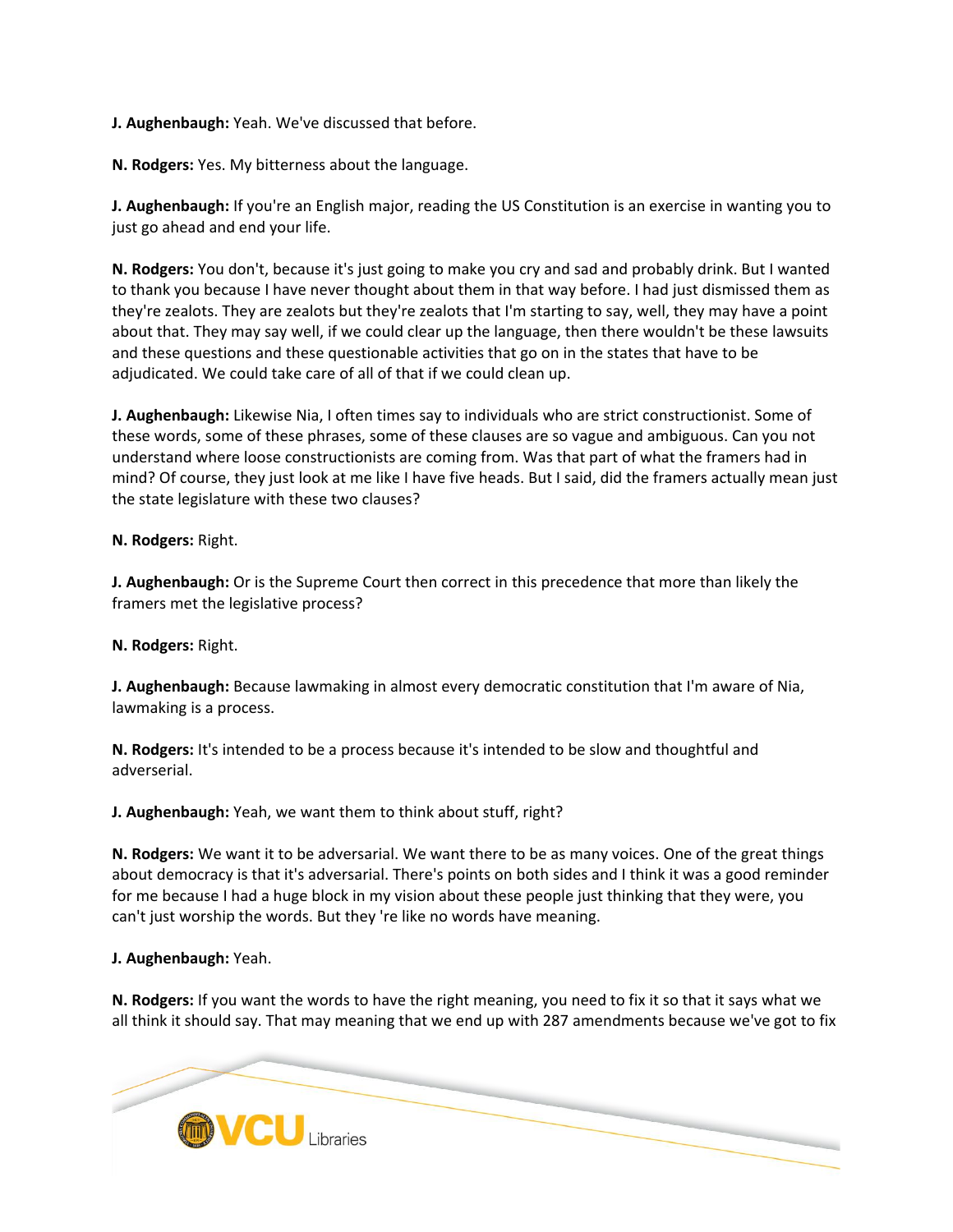a bunch of stuff. Then you know what, 40 years after that we may have to do it again because it may be that meaning changes again over time depending on society.

**J. Aughenbaugh:** You and I have talked about this Nia. The US Constitution compared to many other democratic nation state constitutions. Comparatively has been amended very few times.

**N. Rodgers:** Right.

**J. Aughenbaugh:** I always go back to the example of how the French. The French have had five constitutions going roughly the same period as the United States having one, right? They just don't amend their Constitution.

**N. Rodgers:** They scrap it and start over.

**J. Aughenbaugh:** I go like Good Lord people, how do you do that?

**N. Rodgers:** Yet France survives and thrives.

**J. Aughenbaugh:** Yes.

**N. Rodgers:** There are other ways of doing it.

**J. Aughenbaugh:** The Brits didn't have a written constitution for all intents and purposes until the 1970s. How do you run a government without a constitution?

**N. Rodgers:** How do you run an entire empire without a constitution? You get the magna Carta. But anyway, thank you Aughie.

**J. Aughenbaugh:** Yeah. This has been a great discussion.

**N. Rodgers:** This has been good for me and thank you for helping me understand where they're coming from and why we may see another case that comes out where they actually do take on this question. I'm assuming what they will do is side eye congress and say, you all, we should fix that.

**J. Aughenbaugh:** Yeah. You should fix this. The justices who support the doctrine they may not win. But if the vote is like five to four, it could send a pretty clear message that Congress or state governments should give some thought to having very clear redistricting processes in place. What do you really mean? What do you mean?

**N. Rodgers:** Yeah, that'll be fun. We'll talk again soon.

**J. Aughenbaugh:** Sounds good Nia.

**N. Rodgers:** Bye.